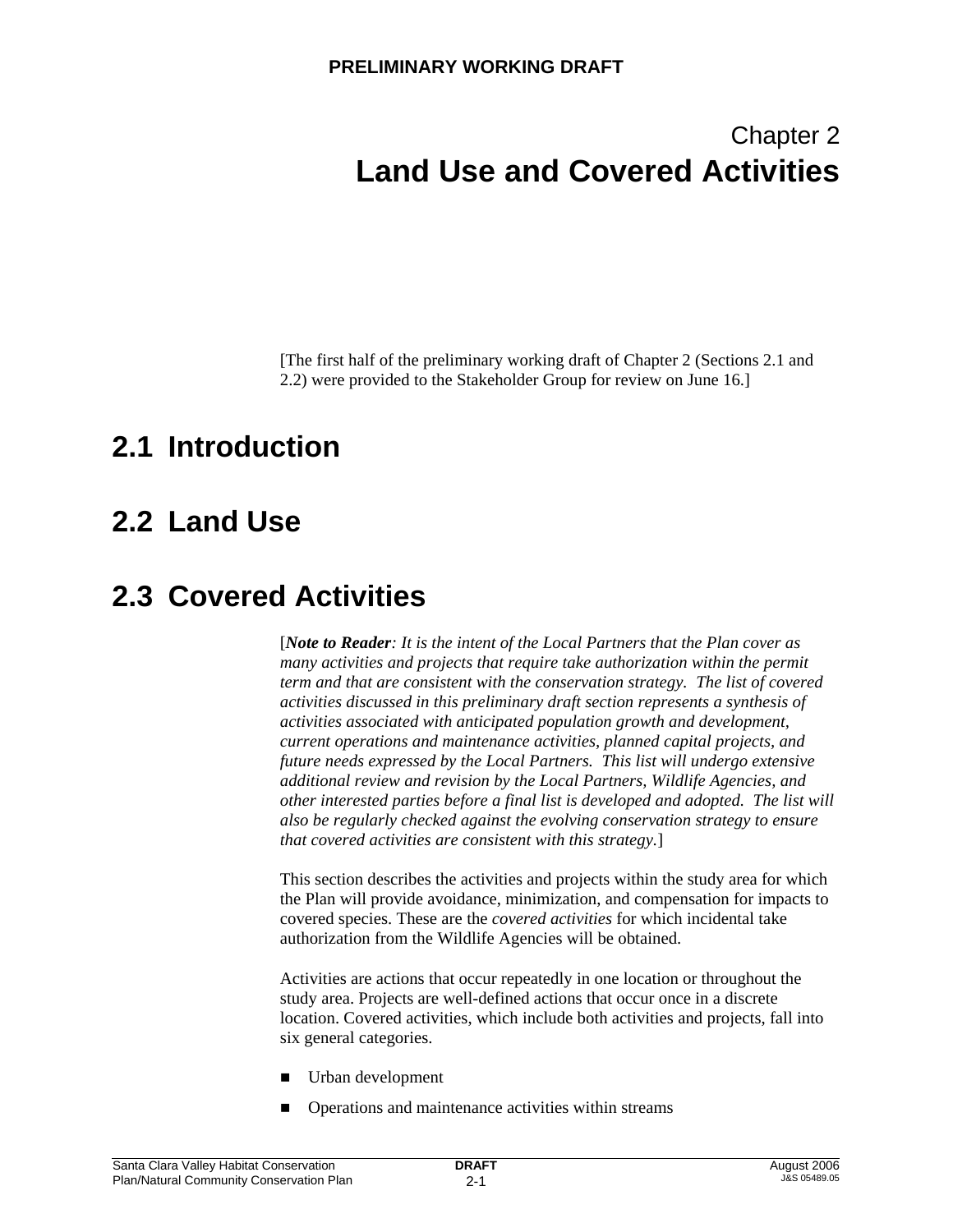- Capital projects within streams
- Rural development
- Rural operation and maintenance (outside streams)
- Plan implementation (activities within the preserve system)

All activities or projects seeking coverage under the Plan are subject to approval by the local jurisdiction (city or County; see Chapter 8, *Plan Implementation*, for a description of the approval process). Activities or projects that do not fall clearly within the descriptions provided below will be evaluated on a case-bycase basis. An activity or project will be covered under the Plan if it

- does not preclude achieving the biological goals and objectives of the Plan (see Chapter 5, *Conservation Strategy*);
- is a type of impact evaluated in Chapter 4 of the Plan; and
- is consistent with the amount of take coverage<sup>1</sup> assumed for the project or activity and sufficient take coverage under the permits remains available.

## **2.3.1 Urban Development**

This category includes projects and activities that may occur in areas designated as urban development in this Plan's Land Use map (see Figure 2-2 for areas of planned urban development). This category is intended to be as inclusive as possible to accommodate urban growth and all ground-disturbing activities within designated urban areas. It includes the construction and maintenance of typical urban facilities, public and private, consistent with local general plans and local, state, and federal laws. This category includes, but is not limited to, the construction, maintenance, and use of the following urban facilities.

- Residential, commercial, industrial, and other types of urban development within the cities of Gilroy, Morgan Hill, and San José and in areas designated for urban development in the County.
- Transportation facilities including sidewalks, bike paths, paved and unpaved roads, bridges, culverts, and transit facilities.
- Public service and cultural facilities including new fire stations, police stations, community policing centers, communications facilities, public administration centers, convention centers, theatres, museums, community centers, community gardens, and concession buildings.
- Recreational facilities such as neighborhood parks, dog parks, soccer fields, golf courses, indoor and outdoor sports centers, racetracks, campgrounds,

l

<sup>&</sup>lt;sup>1</sup> Take coverage is defined in this Plan in terms of land-cover types lost as a result of covered activities. See Chapter 3 for the definition of land-cover types; see Chapter 4 for an estimate of loss of these land-cover types.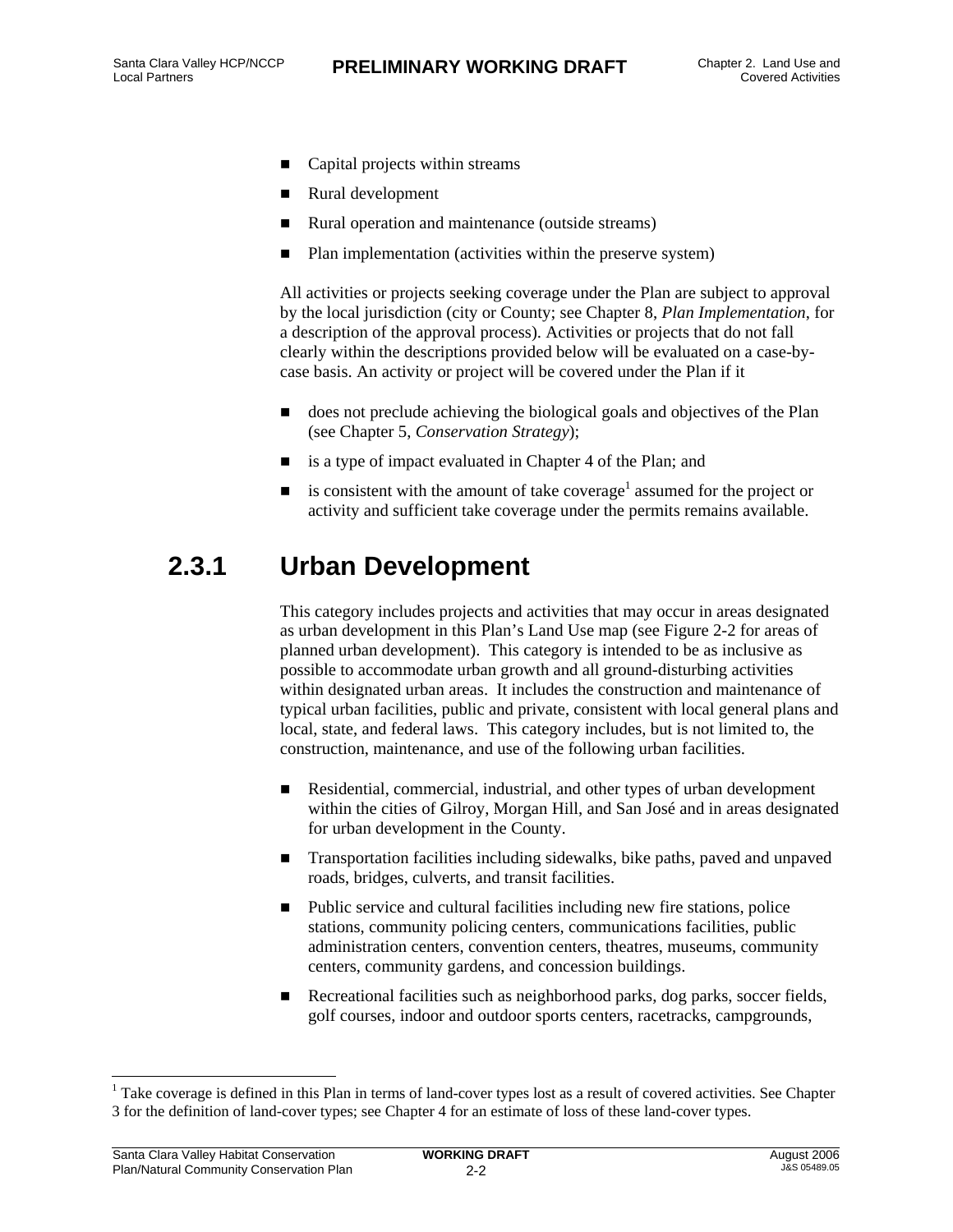and trails, and associated infrastructure including roads, bridges, parking areas, and restrooms.

- Public and private utilities including transmission lines, telecommunications lines, and gas lines.
- Water supply and delivery facilities including water-treatment plants, watersupply pipelines, pump stations, canals and aqueducts.
- Stormwater management facilities such as storm sewer systems, nonpoint source reduction, outfalls, and drainage improvements.
- Waste-management facilities including sewage-treatment plants, sanitary sewer systems and rehabilitation, water recycling, recycling centers, transfer stations.
- Funeral/Interment Services—mortuaries, crematorium, columbaria, mausoleums, and similar services when in conjunction with cemeteries.
- Vegetation management including fuel reduction, tree removal and pruning, grazing activities, exotic vegetation control/removal, hazardous tree work, weed abatement, algae control in ponds.
- Hazardous material remediation for, and restoration related to, abandoned dumps (e.g., Singleton Landfill).

The following major projects within the urban areas of San José, Gilroy, and Morgan Hill are described in more detail below. The Cities of San José, Gilroy, and Morgan Hill have developed several planning documents that outline strategies and projects consistent with current general plans. Examples of current plans that apply to planning in urban areas within the study area include the following.

- City of San José Coyote Valley Specific Plan (City of San José 2006).
- City of San José Greenprint (City of San José 2000).
- City of San José Alum Rock Park Riparian Management Plan (City of San José 2001).
- City of San José Sanitary Sewer Master Plan (City of San José 2004).
- San José Storm Sewer System Capital Program (City of San José 2006b).
- City of Gilroy Hecker Pass Specific Plan (City of Gilroy 2005).
- City of Gilroy Bicycle Master Plan (City of Gilroy 2002).
- City of Gilroy Sewer Master Plan (City of Gilroy 2004).
- City of Gilroy Storm Drain Master Plan (City of Gilroy 2004).
- City of Gilroy Wastewater Treatment Plant Master Plan (City of Gilroy 2006).
- City of Gilroy Water Master Plan (City of Gilroy 2004).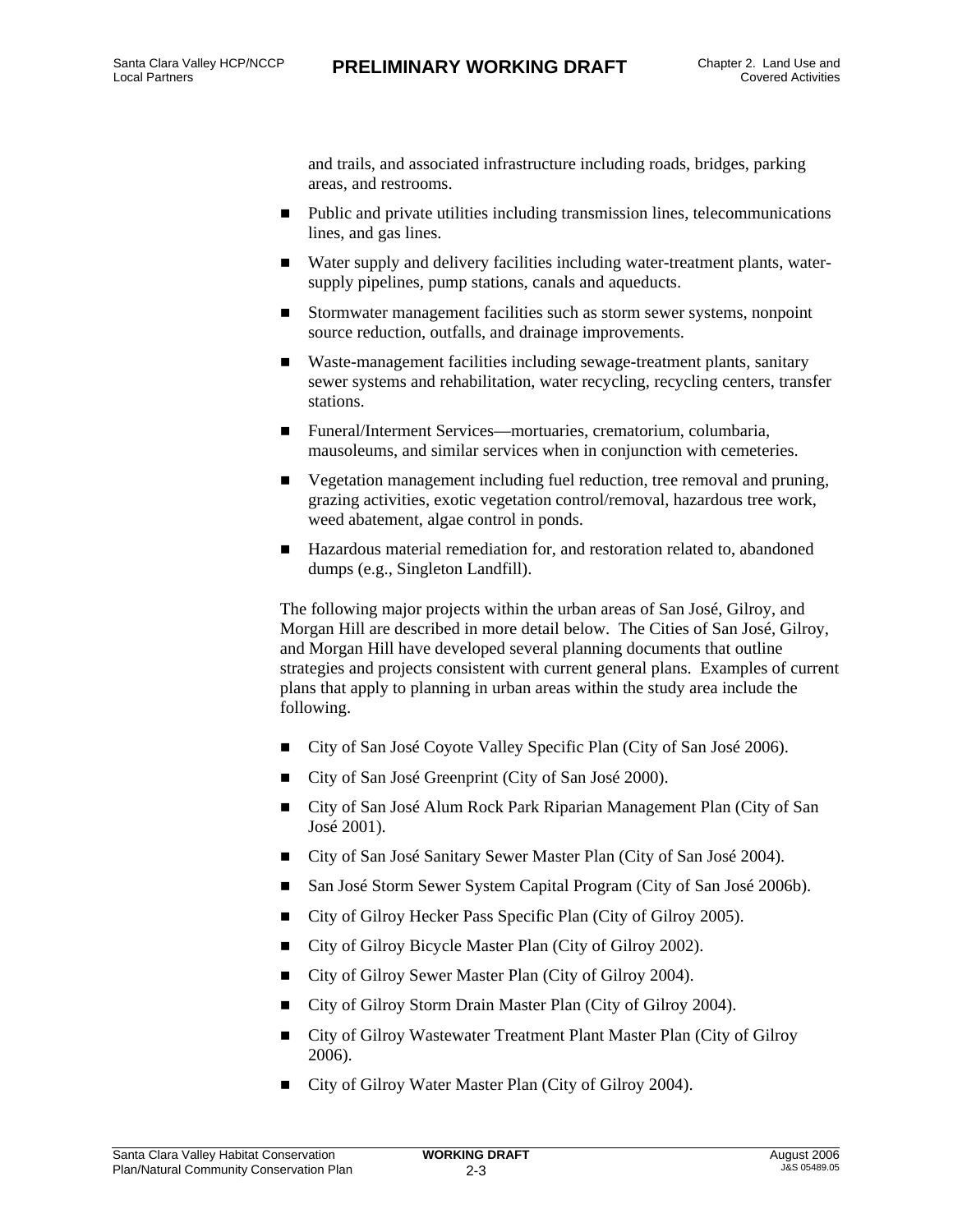- City of Gilroy Traffic Master Plan (City of Gilroy 2004).
- City of Gilroy Park and Recreation Systems Master Plan (City of Gilroy 2002).
- City of Gilroy Trails Master Plan (City of Gilroy 2005).
- South County Recycled Water Master Plan (Santa Clara Valley Water District and South County Regional Wastewater Authority 2004).

Additional plans will be developed over the course of the permit term of this Plan. To the extent that these plans are consistent with the goals of this Plan, implementation of these plans will be covered by this Plan. The Coyote Valley Specific Plan and Alum Rock Park Riparian Management Plan are discussed in greater detail below as the implementation of these plans may be tied to the conservation strategy and implementation of this Plan.

[*Note to Reader: The Local Partners are continuing to review current planning processes and will be providing more information as it becomes available.*]

#### **Coyote Valley Specific Plan**

In keeping with the planning process set forth in the San José 2020 General Plan for the Coyote Valley Urban Reserve, the San José City Council initiated the Coyote Valley Specific Plan process in 2002. The Coyote Valley Specific Plan, currently under development, strives to plan for future land uses including the required infrastructure and community resources. Coyote Valley is located at the southern end of the City of San José, south of the point where Metcalf Road intersects U.S. 101, and north of Morgan Hill. The plan proposes a new Coyote Valley community over approximately 3,800 acres of a 7,300-acre planning area. The plan includes a mix of urban housing, retail, and workspace land uses as well as various public amenities and key infrastructure elements. At buildout, the plan would include over 26,000 residential units, 1.6 million square feet of retail, and 15.7 million square feet of office, research and development, and industrial workspace. The new development is estimated to bring over 71,600 new residents and over 56,000 jobs to Coyote Valley by the Project's buildout (City of San José 2006d). See Figure 2-1 for the Coyote Valley Urban Reserve overlay and Coyote Valley Greenbelt overlay.

The Coyote Valley Specific Plan is currently undergoing its own permitting process for impacts to federally- and state-listed species under Section 7 of the ESA. Development under the Specific Plan is expected to have up to approximately 140 acres of impacts to jurisdictional waters of the U.S. [*citiation and exact acreage impact to come*], so a permit from the Corps will also be necessary. The City of San José is currently working with the Corps and USFWS to develop the compensation program for the Specific Plan that will be compatible with the Plan.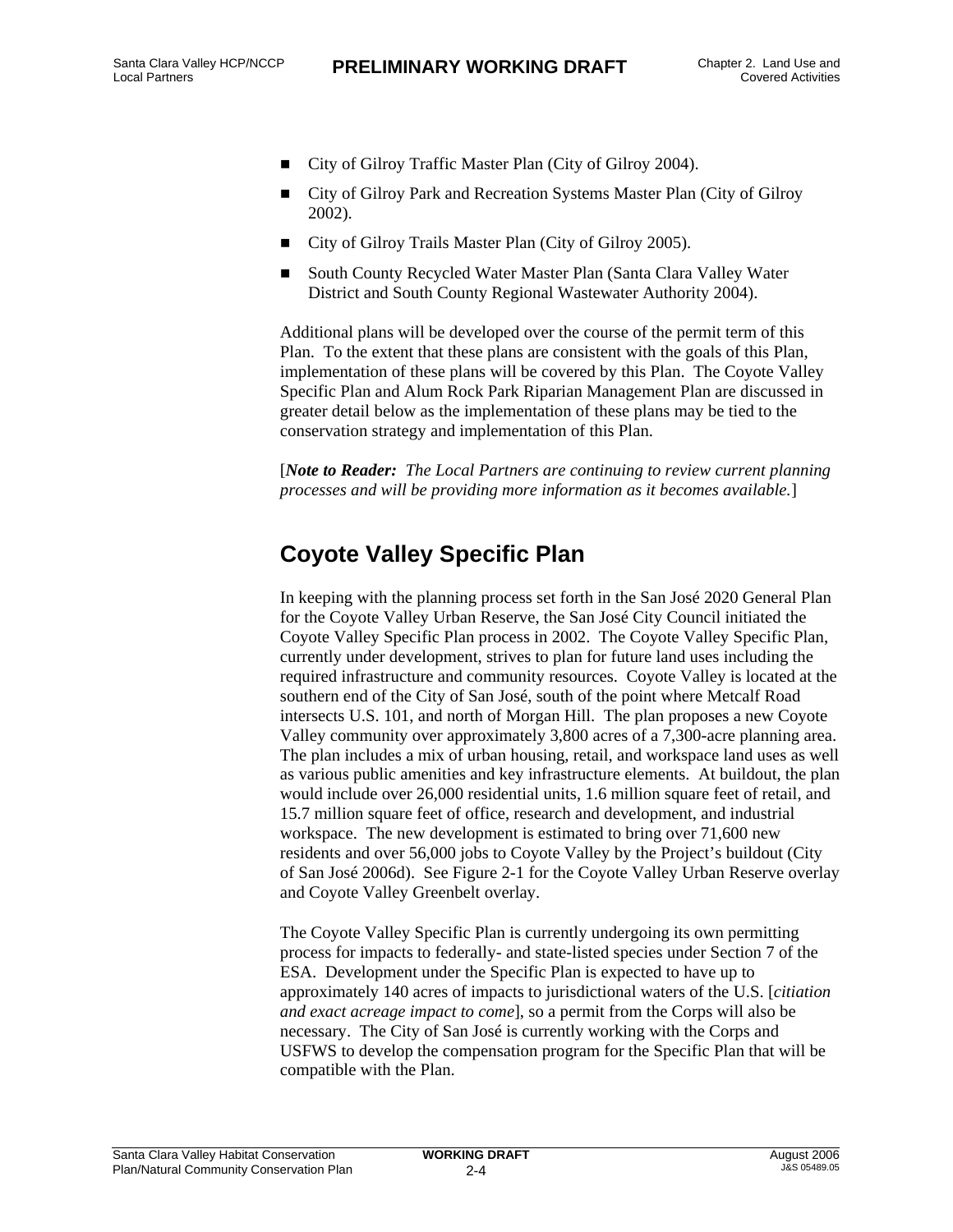The Coyote Valley Specific Plan is expected to be approved in 2007. Project construction will occur in phases including required infrastructure. Phasing criteria is still being developed and it is unknown how fast development will occur. A recent economic analysis commissioned by San José concluded that the Specific Plan will take up to 58 years to implement in order for the project to be self-sufficient economically (City of San José 2006c).

Because this project is going to be approved during the development of the Plan, it is considered an *interim project*. According to the terms of the Planning Agreement, all interim projects must be accounted for in the impact analysis of the Plan. Therefore, although the Coyote Valley Specific Plan is expected to obtain its own endangered species compliance through the ESA Section 7 process, it is included in this Plan for context and to account for its impacts as an interim project.

The Coyote Valley Specific Plan will be obtaining take authorization for a limited number of federally-listed species including Bay checkerspot butterfly, California red-legged frog, and California tiger salamander. It will not receive take authorization from the state for any species or from the federal government for non-listed species. The project will mitigate for impacts to some non-listed species such as western burrowing owl through the CEQA process.

The development proposed by the Coyote Valley Specific Plan will be covered by the Plan, consistent with the Plan conservation strategy, in order to

- **provide federal take authorization for non-listed covered species,**
- provide state take authorization for all covered species, and
- provide long-term assurances to the City for all covered species<sup>2</sup>.

In order to receive this additional take authorization, the mitigation "package" developed by the City must meet the conservation standards outlined in this Plan.

The Plan will cover the footprint of the development proposed in the Coyote Valley Specific Plan as well as the Specific Plan itself. This Plan will therefore provide take authorization for urban development that may occur in Coyote Valley in the event that the Specific Plan is not approved or not implemented. Development in Coyote Valley outside of the Coyote Valley Specific Plan would have to occur under a separate Specific Plan or other land use planning process consistent with the requirements of the local jurisdiction.

[*Note to Reader: The Coyote Valley Specific Plan is being evaluated for its consistency with the emerging conservation strategy of the Plan. The Specific Plan will be covered by the Plan only to the degree that it is consistent with that conservation strategy.*]

l

 $2^{2}$  Long-term assurances are not available from the federal Wildlife Agencies through a Section 7 consultation.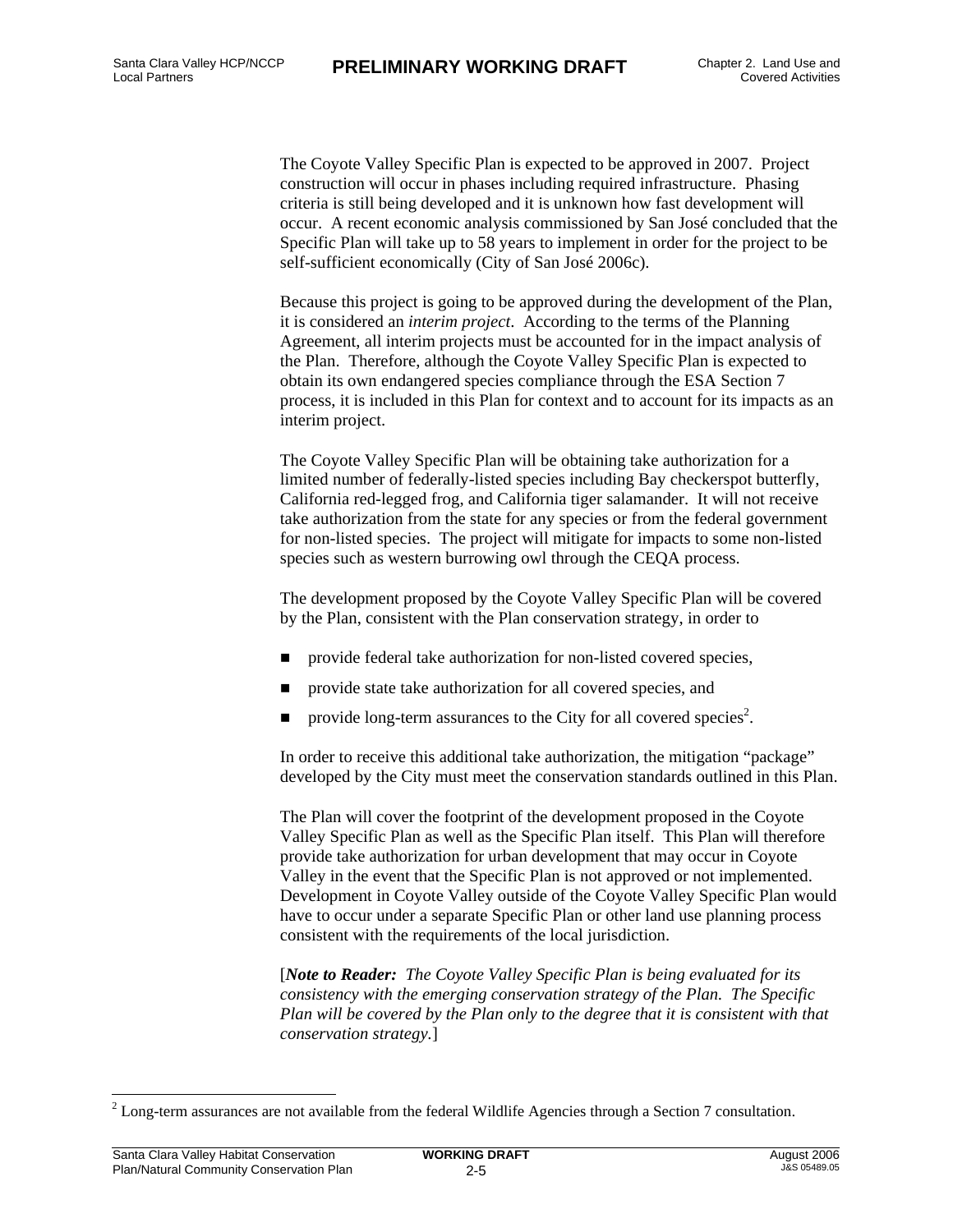#### **Alum Rock Park Riparian Management Plan**

Alum Rock Park is among the largest of San José's parks. It is also California's first and oldest city park, dedicated in 1872. Located within the Alum Rock Canyon, the park's 740 acres provide hiking, horseback riding, bicycling, picnicking opportunities, and environmental education opportunities.

In 1997 and 1998, heavy rains led to landslides and high flows that damaged streambank revetments along the creek. In response to concerns raised by regulatory agencies on the techniques used to repair damaged sections of stream and streambank structures, the City prepared the Alum Rock Park Riparian Management Plan to provide a comprehensive management strategy to protect and restore the riparian and aquatic resources along Upper Penitencia Creek within the Park (Biotic Resources Group et. al 2001).

The Alum Rock Park Riparian Management Plan identifies historic and existing conditions of riparian and aquatic resources in the park, provides an opportunities and constraints analysis for riparian management and restoration in the park, and outlines several riparian management and restoration actions that may be applicable for resource management within Alum Rock Park. Examples of riparian and wetland restoration guidelines in the document include utilization of bio-technical design to stabilize stream banks, floodplain expansion, and use of native plants. Activities undertaken as part of the Alum Rock Park Riparian Management Plan will be covered by this Plan.

 [*Note to Reader: This section may be moved to the Plan Implementation category if Alum Rock Park becomes part of the Plan reserve system. It contains important open space and habitat for many covered species.*]

## **2.3.2 Operations and Maintenance Activities Within Streams**

Activities within streams are those activities or projects that occur in or immediately adjacent to creeks and that may result in impacts to a creek. This category includes activities in the stream channel, along the stream bank, and adjacent to lands at top-of-bank including maintenance of access roads and installation of pedestrian/biking trails. These covered activities occur in both urban and rural areas. The following section discusses covered capital projects and operations, and maintenance activities in or adjacent to streams.

The majority of operations and maintenance activities within streams are undertaken by the SCVWD, which is responsible for maintaining the majority of streams and channels in the study area. Most of the other Permittees also conduct activities within streams not under the jurisdiction of SCVWD. For example, Santa Clara County Department of Parks and Recreation is responsible for routine maintenance within County parks, including properties leased by the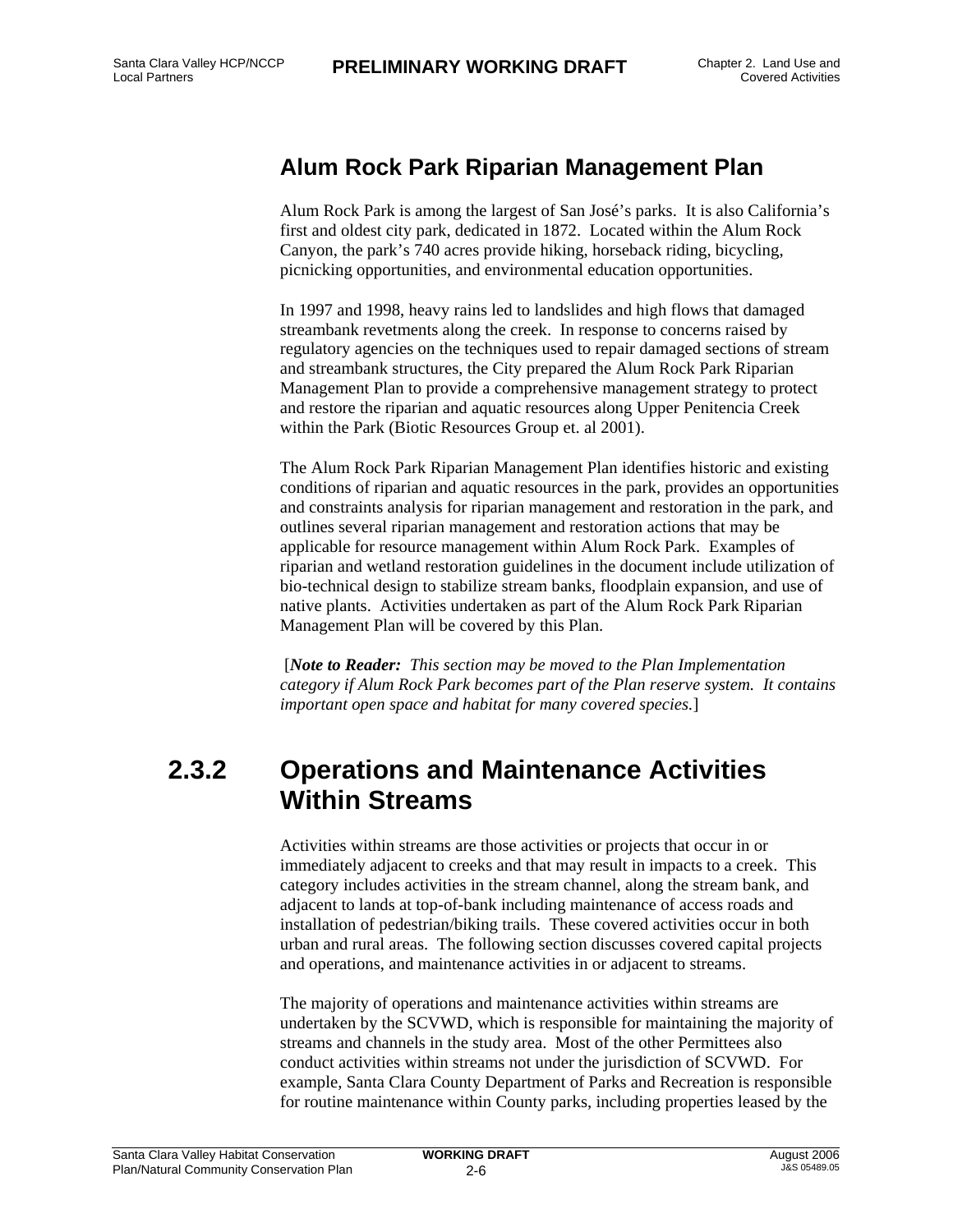County for parks. The cities of San José, Gilroy, and Morgan Hill also maintain some stream segments within their jurisdictions [*to be verified*]. The following operations and maintenance activities within streams are covered by this Plan.

- Facility maintenance such as trail repair, trash removal, installation of fences, accumulated sediment removal, and trail, bridge, road, and culvert repair and/or replacement.
- Vegetation management for exotic species removal and native vegetation plantings.
- Natural resource protection such as small banks stabilization projects, restoration to reduce erosion, fish passage enhancements, and removal of debris deposited during flooding.
- Storm damage repair and prevention projects including drainage improvements.
- Flood protection facility operation and maintenance including dams, armored creeks, detention ponds, and streams.
- Mitigation and/or monitoring in creeks or adjacent riparian corridors.
- Vegetation management for exotic species removal and native vegetation plantings, such as removal of giant reed.
- Reservoir drawdown for normal operation purposes.
- **Reservoir filling.**
- Gauge station maintenance upstream of reservoirs.
- Use and maintenance of spreader dams.
- Non-routine stream maintenance performed by SCVWD for water supply and flood protection including removal of trees larger than 6 inches in diameter, levee maintenance including rodent control using non-lethal (i.e., not rodenticide) methods, repairs to the Coyote Canal, implementation of a regional invasive vegetation removal program, and maintenance of stream gauge and rain gauge facilities including vegetation and/or sediment removal. (Routine stream maintenance activities are already covered by the SCVWD Stream Maintenance Program; see discussion below.)
- Stream maintenance performed by SCVWD adjacent to serpentine habitat (e.g., Coyote Canal through the Santa Teresa Hills).
- SCVWD Fisheries Aquatic Habitat Collaborative Effort actions (see discussion below).
- Water utility/water supply operations and maintenance including the SCVWD Dam Maintenance Program (see discussion below).
- Stream flow management for the Uvas/Llagas, and Pajaro watersheds.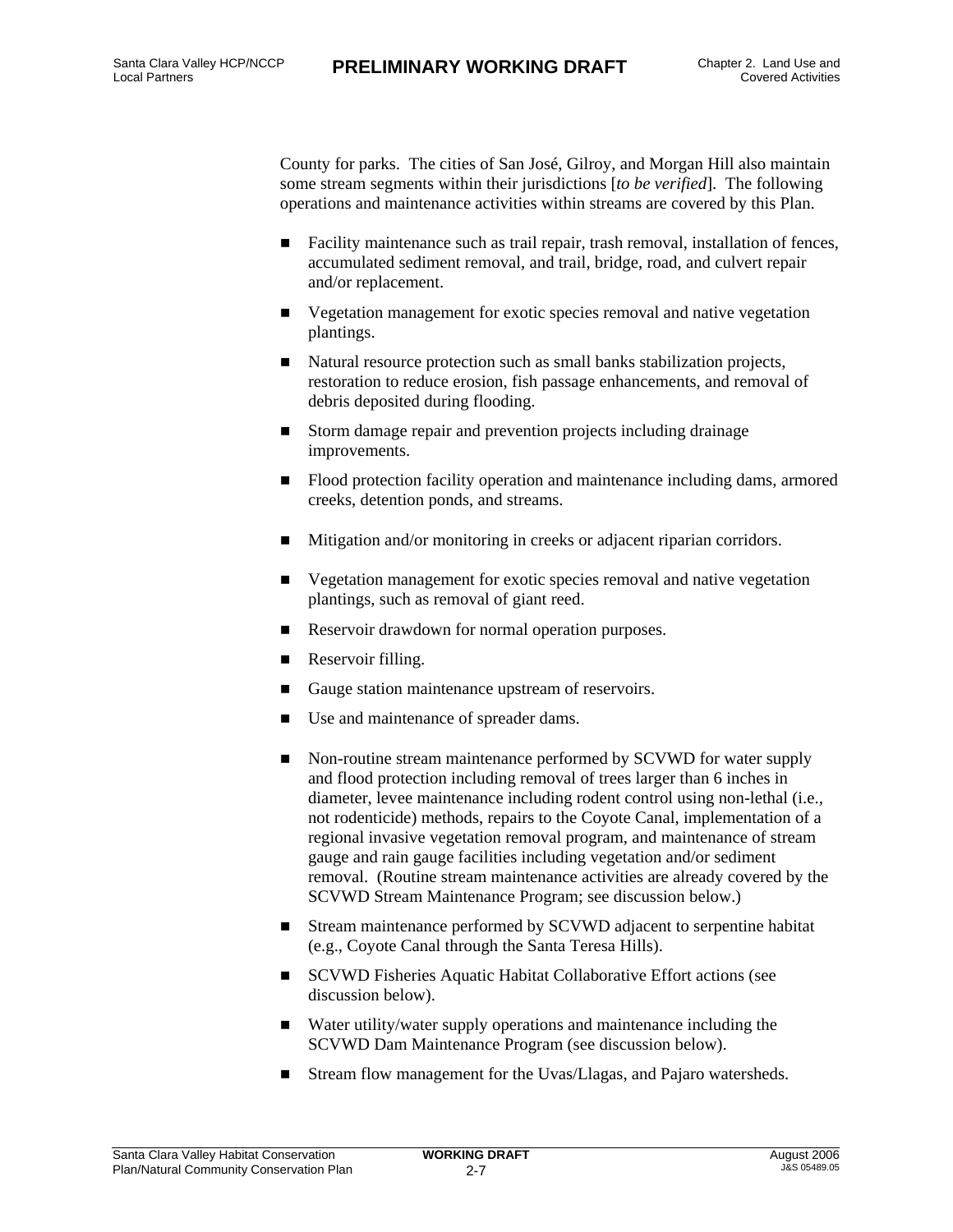A detailed list of the operations and maintenance activities of SCVWD covered by this Plan are found in Appendix F. Activities associated with habitat enhancement and restoration are listed under *Plan Implementation*.

#### **Existing Santa Clara Valley Water District O&M Programs**

Currently, the SCVWD has in place or is developing two permitting programs to provide incidental take coverage for operations and maintenance activities in streams separate from the Plan. In addition, SCVWD has developed a Dam Maintenance Program that also includes operations and maintenance activities within streams.

- The SCVWD Stream Maintenance Program.
- The SCVWD Fisheries Aquatic Habitat Collaborative Effort (FAHCE) HCP.
- Dam Maintenance Program.

#### **Stream Maintenance Program**

The Stream Maintenance Program was developed to streamline the permitting process for routine stream maintenance activities, thus allowing SCVWD to continue preserving the existing level of flood protection of streams and waterdelivery function of canals in the County in an efficient manner. The Stream Maintenance Program was authorized in 2002 and the impact analysis of the program was based on a 20-year study period. Permits received under the program include: Section 7 Biological Opinion through Corps 404 Permit, Corps 404 Permit, CDFG 1601 Streambed Alteration Agreement, RWQCB Waste Discharge Requirements Permits (Central Coast and SF Bay Districts), and a BCDC permit. The Stream Maintenance Program provides coverage for the following activities on streams for which SCVWD has maintenance responsibilities:

- Vegetation management for in-stream and upland areas. Management is done using herbicide and mechanical techniques.
- Sediment removal to return engineered channels to as-built conditions.
- Bank protection for erosion control.
- Minor maintenance activities that are smaller and avoid significant impacts requiring mitigation. This category includes such things as graffiti removal and repair of structures with in-kind materials within the same footprint, and tree pruning along maintenance roads and fence lines to provide access and to remove hazards.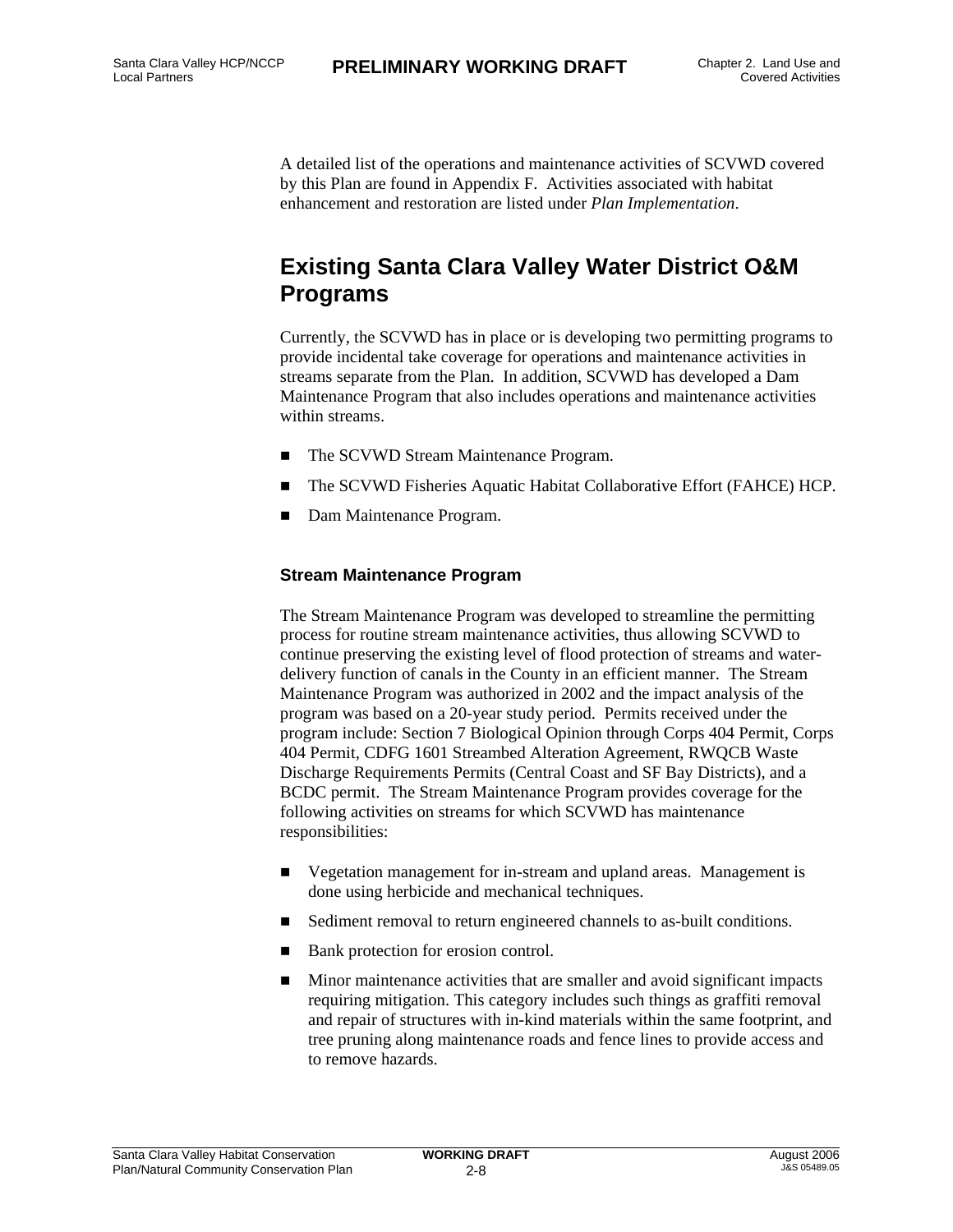Under the Stream Maintenance Program, routine maintenance is undertaken with consideration of special-status species that may be impacted by the activities. Detailed best management practices were developed, and are continually updated through adaptive management, to reduce impacts to special-status species. In addition, SCVWD is responsible for mitigation associated with its maintenance activities. As mitigation for the Stream Maintenance Program, SCVWD will restore 30 acres of tidal wetlands, create 14 acres of freshwater wetlands, purchase approximately 1,000 acres in the upper watershed areas for stream and watershed protection, and conduct 125 acres of giant reed (*Arundo donax*) control including removal and follow-up monitoring and removal. Lands restored or purchased will be preserved in perpetuity as open space.

The Stream Maintenance Program provides incidental take coverage for five federally-listed species, three of which are also covered by this Plan<sup>3</sup>. Existing permits also address impacts to waters of the United States and waters of the state. This program is anticipated to provide regulatory coverage for federallylisted species through 2022 when additional impact analysis of activities would be required to extend the Stream Maintenance Program permits. Because these activities already have endangered species coverage under the Stream Maintenance Program, they do not require coverage under the Plan and will therefore not be covered by this Plan.

The Stream Maintenance Program permits do not cover non-routine activities. Therefore, most non-routine stream maintenance activities within the study area will be covered by this Plan.

#### **FAHCE Habitat Conservation Plan**

The SCVWD is in the process of developing a separate HCP for a stream habitat restoration program called the Fisheries Aquatic Habitat Collaborative Effort (FAHCE). The purpose of this program is to balance four beneficial uses of water in three watersheds in Santa Clara County: water supply, fisheries protection, flood protection, and recreation (SCVWD 2002b). The centerpiece of this ten-year collaborative effort is the *Settlement Agreement Regarding Water Rights of the Santa Clara Valley Water District on Coyote, Guadalupe, and Stevens Creeks*, one of the most comprehensive and long-term fisheries agreements in California. This settlement agreement must be considered a draft until it can be resolved by the State Board. It is expected that the SCVWD will petition the State Board for hearings on FAHCE in 2007. The expected settlement will improve, and in perpetuity, maintain habitat for two species of fish, steelhead trout and Chinook salmon, that migrate from San Francisco Bay to spawn upstream in several major Santa Clara County watersheds. The habitat restoration component of the FAHCE program focuses on improving habitat for salmonids by implementing three general types of activities:

1

<sup>&</sup>lt;sup>3</sup> The Bay checkerspot butterfly, California red-legged frog, least Bell's vireo, salt marsh harvest mouse, and Western snowy plover are covered by the SCVWD Stream Maintenance Program; the first three are also covered by this Plan.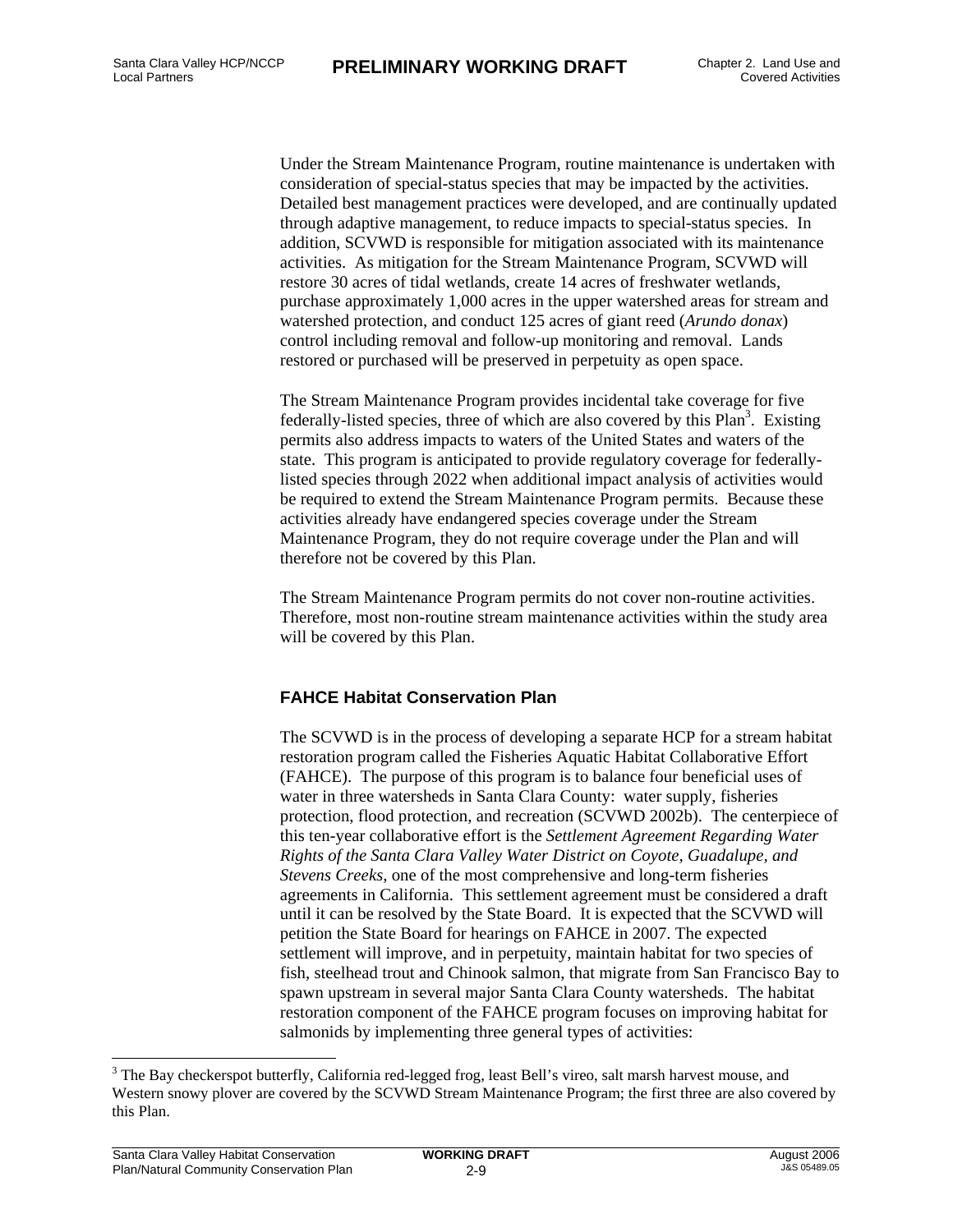- Reoperation of Stevens Creek, Guadalupe, and Anderson reservoirs (May 1 through October 31) to maintain areas of permanent cold water downstream of these dams (i.e., in defined Cold Water Management Zones) suitable for spawning and rearing of steelhead trout.
- **Provide winter base flows and spring pulse flows from Stevens Creek,** Guadalupe, Almaden, Calero, and Anderson reservoir to enhance upstream passage and spawning condition for adult Chinook salmon and steelhead trout and to enhance conditions for juvenile steelhead and Chinook salmon migration to the Bay in the spring.
- Enhance the physical conditions of streams in selected reaches, including removal of passage barriers, planting of riparian vegetation, and development of more complex in-channel habitat at appropriate locations.

The geographic area of the FAHCE program occurs within three watersheds (Stevens Creek, Guadalupe River, and Coyote Creek), and includes the riparian zones within and immediately adjacent to the eight channels identified below.

- Stevens Creek (at and below the Stevens Creek Dam)
- Los Gatos Creek (at and below Lexington Reservoir)
- Guadalupe Creek (at and below Guadalupe Reservoir)
- Alamitos Creek (at and below Almaden Reservoir)
- Calero Creek (at and below Valero Reservoir)
- The Guadalupe River (at and below the confluence of Alamitos Creek and Guadalupe Creek)
- Coyote Creek (at and below Coyote and Anderson Reservoirs, and including the Coyote Canal)
- Penitencia Creek (below Cherry Flat Reservoir)

The geographic area of the FAHCE program overlaps with the Plan study area, but not completely. The FAHCE program includes the Stevens Creek, Guadalupe, and Coyote watersheds but does not include the Pajaro/Uvas/Llagas watershed. The Plan study area does not include the Stevens Creek watershed.

The FAHCE restoration actions are part of a 2003 settlement agreement between the SCVWD, USFWS, NMFS, CDFG, the Guadalupe-Coyote Resource Conservation District, Trout Unlimited, the Pacific Coast Federal of Fisherman's Associations, and California Trout, Inc. (SCVWD 2003). This settlement agreement arose from a 1996 complaint brought by the Guadalupe-Coyote Resource Conservation District, Trout Unlimited, and the Pacific Coast Federal of Fisherman's Associations with the State Water Resources Control Board alleging that the SCVWD was degrading fish and wildlife habitat and water quality through improper water use. Extensive scientific investigations were undertaken between 1998 and 2001 in response to this complaint. Negotiations based on these studies led to the 2003 settlement agreement. One requirement of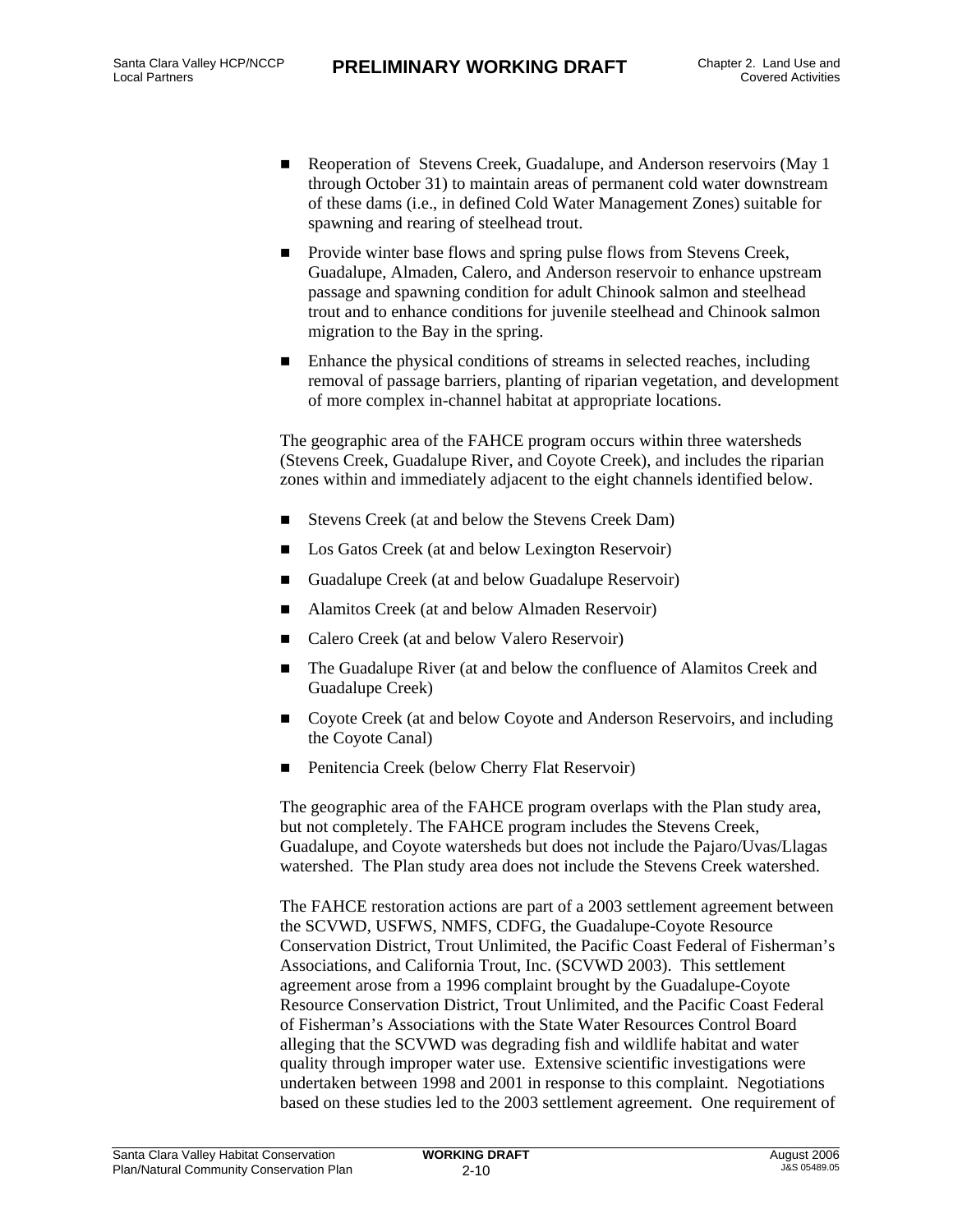the settlement agreement is for SCVWD to develop an HCP for the FAHCE restoration program to provide federal take authorization associated with the restoration activities.

Agencies actively partnering with the SCVWD to implement FAHCE include the CDFG, USFWS, NMFS, San Francisco Bay Regional Water Quality Control Board, Natural Heritage Institute, and the City of San José.

The FAHCE HCP is anticipated to have a permit term of 50 years. The permit is expected in 2008, so take coverage is expected to be provided through 2058. This document is in draft form at this point (August 11, 2006), so changes are expected as the report is finalized.

The current FAHCE HCP draft considers the impact on many species, but identifies potential take from FAHCE activities of two listed animal species: steelhead trout, and red-legged frog (Table 2-4). The take of plant species should be very small, but will require some coverage. There is no requirement and SCVWD has no plans to seek take authorization from CDFG for the FAHCE restoration program, and the FAHCE program is too small to qualify as an NCCP on its own. To provide long-term assurances from CDFG, this Plan will provide take authorization from for FAHCE activities under the NCCP permit. NCCP coverage by this Plan for FAHCE activities will be provided for the 19 covered species that are common to the two plans (Table 2-4).

The activities covered by the FAHCE HCP are generally intended to enhance conditions for steelhead and Chinook salmon, while maintaining use of these watersheds to meet the water-supply needs of northern Santa Clara County. The FAHCE program addresses both modifications to flow and modifications to physical habitat conditions.

All activities covered by the FAHCE HCP will also be covered by the Santa Clara Valley HCP/NCCP within Guadalupe Creek, Alamitos Creek, Calero Creek, the Guadalupe River, Coyote Creek, and Penitencia Creek in the reaches identified above. FAHCE activities within Los Gatos Creek will be covered by this Plan at and below Vasona Lake. The Santa Clara Valley HCP/NCCP does not include Stevens Creek or Los Gatos Creek above Vasona Lake so cannot provide coverage for FAHCE activities in those stream reaches.

Within these covered reaches, FAHCE covered activities will be limited to the channel, adjacent riparian zones, and adjacent upland areas that provide access to the riparian and channel areas. Some activities will also occur within the boundaries of the existing recharge basins served by these creeks. The FAHCE activities covered by this NCCP for the covered species listed in Table 2-4 are:

■ Modifications of reservoir operations to ensure year-round cold water conditions suitable for steelhead, in particular to provide for appropriate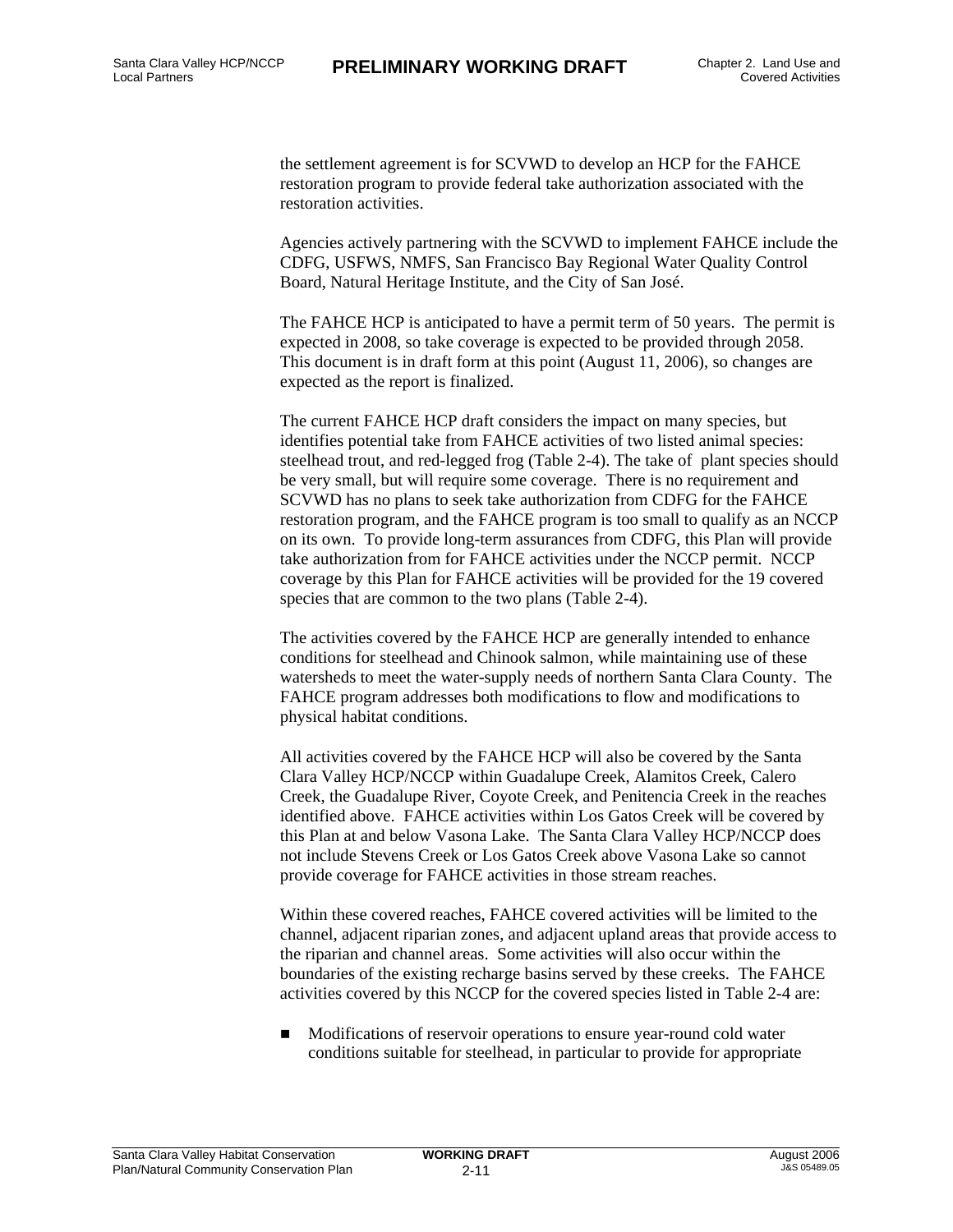summer rearing conditions for juvenile steelhead in the Stevens Creek and Coyote Creek watersheds<sup>4</sup>;

- **Modifications of reservoir operations to provide enhanced flow during** steelhead and Chinook salmon spawning runs;
- Modifications of reservoir operations to provide for enhanced flow during periods when juvenile steelhead and Chinook salmon may be migrating to the estuary;
- **Modification and/or maintenance of reservoir outlet facilities to ensure that** FAHCE flow regimes may be implemented;
- Routine and corrective maintenance of dams and facilities associated with dam operation, including (a) vegetative management, (b) rodent control, (c) sediment relocation or removal for maintenance of inlet-outlet facilities, (d) lowering of reservoirs for maintenance, (e) concrete repair, (f) road grading and re-surfacing, (g) drainage, erosion, and seepage control, (h) repair and installation of instrumentation, (i) minor excavations, (j) trash and debris removal, (k) other minor repairs;
- Upgrading of dam embankments to meet mandated seismic safety standards (seismic retrofit);
- Physical modifications to selected in-channel structures to improve upstream and downstream fish passage, including modifications to streamflow measurement structures, conversion of various types of diversion dams to inflatable dams, and screening of diversions to limit potential to entrain fish and other aquatic animals into recharge basins;
- **Monitoring and adaptive management;**
- As specified in the FAHCE program or as an adaptive management measure, planting and maintaining riparian vegetation along selected channel reaches, including activities such as placement of large woody debris in channels to enhance stream habitat diversity;
- Potential modification of channels and adjacent riparian areas to meet non-FAHCE mitigation commitments in reaches where these commitments supplement commitments made under the FAHCE Settlement Agreement;
- Modifications of recharge facilities along Coyote Creek to further isolate them from the active channel;
- The on-going operation of diversions to recharge and discharge water (from recharge basins and from out-of-watershed sources) to the various channels covered by the FAHCE program;
- The on-going operation, including periodic installation, of flashboard dams and temporary spreader dams for diversions and instream recharge; and

l

<sup>&</sup>lt;sup>4</sup> Flow releases under FAHCE will be subject to any restrictions imposed by the California Division of Safety of Dams regarding dam safety and operations. See the FAHCE HCP for more details.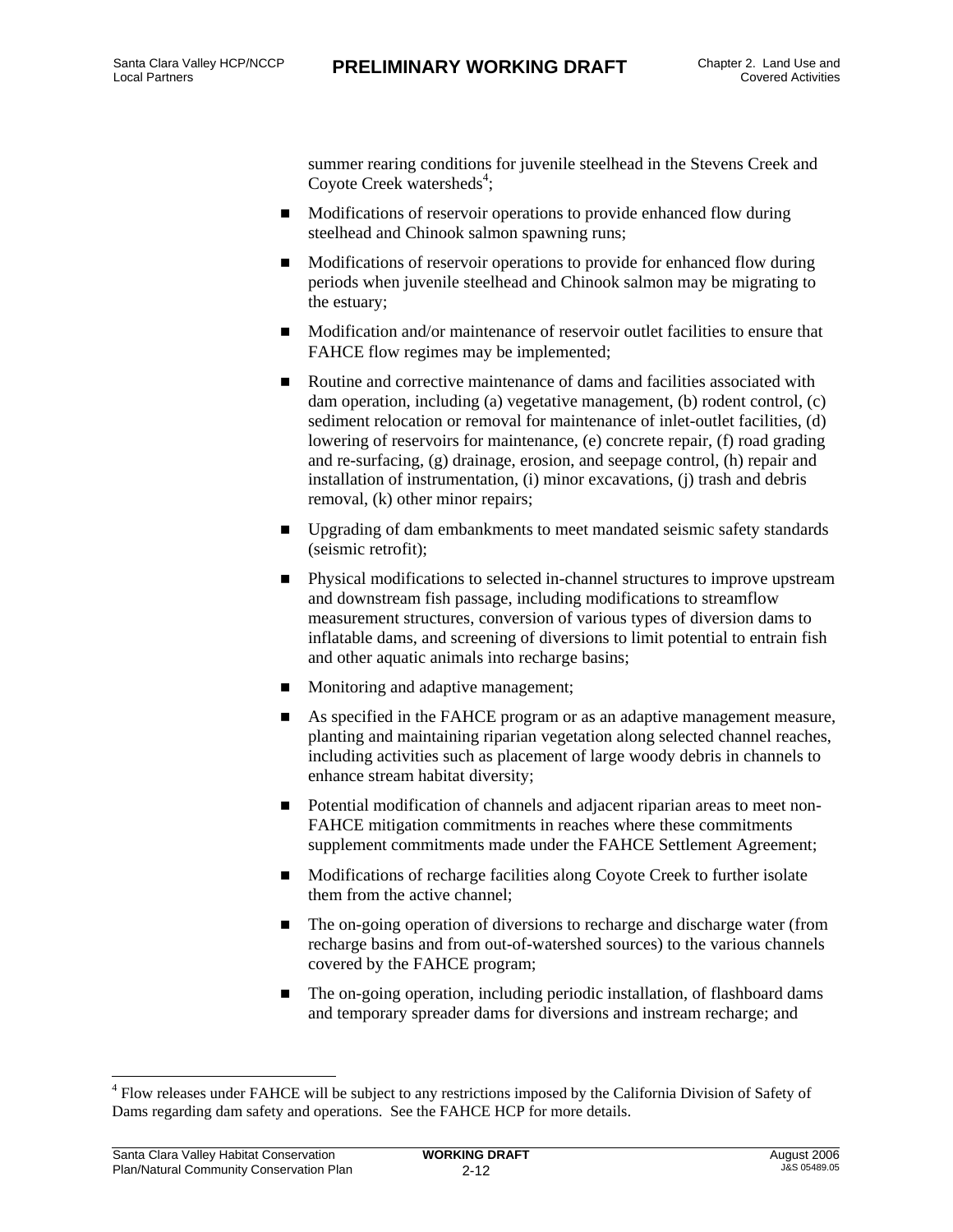Installation and seasonal operation of three removable flashboard-type dams in the channels below CWMZs in Coyote and Stevens creeks to retard and spread flows in the creek and enhance in-channel recharge of reservoir, pipeline, and/or reclaimed water releases.

#### **Dam Maintenance Program**

The purpose of the Dam Maintenance Program is to make it possible for SCVWD to perform the activities associated with operation, maintenance and repair of the water supply dams, and appurtenant structures within its jurisdiction such that these activities can be conducted in an efficient, cost effective, and environmentally conscience manner. The goal of the Dam Maintenance Program is to help ensure the reliability and safety of SCVWD dams and reservoirs for the residents of Santa Clara County and other affected counties. The program is required to comply with the State of California Division of Safety of Dams (DSOD), who have jurisdiction over the District's dams, and with the requirements of the Federal Energy Regulatory Commission (FERC) regarding Anderson Dam (the only dam within the study area that generates hydroelectric power). Many of the Dam Maintenance Program activities are required by DSOD or FERC.

The Dam Maintenance Program identifies operations and maintenance activities required to maintain the 12 dams (including Coyote Percolation and Rinconada) within SCVWD jurisdiction. Nine of these dams (Almaden, Anderson, Calero, Chesbro, Coyote, Coyote Percolation, Guadalupe, Uvas, and Vasona) are located within the study area. Implementation of the Dam Maintenance Program is a covered under this Plan. Dam maintenance activities covered by this Plan include the following.

- Drawdown of reservoirs to repair intake structures and hydraulic systems.
- Drawdown of reservoir due to seismic safety restrictions or other reasons.
- Clearing dam faces of shrubs and woody material.
- Resurfacing or otherwise maintaining or repairing access roads to dams.
- Minor sediment removal as required for maintenance of intake structures and hydraulic systems.
- Rodent control on dams.
- Erosion control, including dam face, access roads, and in streams/plunge pools below spillways.
- Concrete repairs.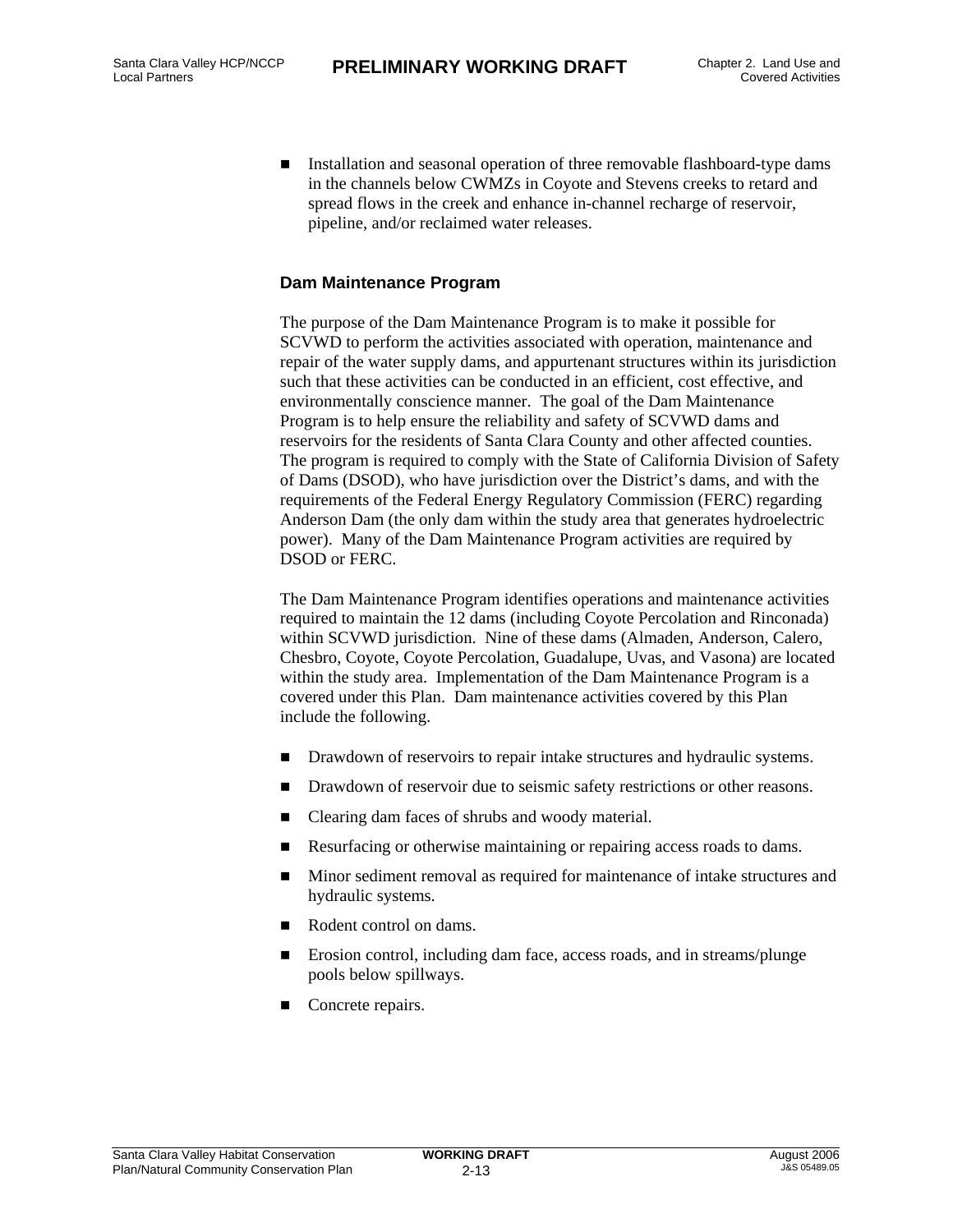## **2.3.3 Capital Projects Within Streams**

Capital projects that are proposed for coverage under this Plan are discussed below.

### **Flood Protection Capital Projects**

The SCVWD has several capital projects planned to address flood protection. In designing these projects, the SCVWD utilizes methods that balance the need to provide flood protection with the need to protect streams and natural resources. A few examples of these methods include gabion walls which allow plants to establish, crib-walls made of dead trees that help vegetation to establish and will eventually decompose, and bypass channels to reduce the quantity of water flowing through natural streams during high flows, thus reducing flooding potential. These flood-protection technologies help keep streams as natural as possible. Please see Appendix F for a list of SCVWD projects, including flood protection–capital projects, anticipated to occur within the permit term of the Plan.

#### **Coyote Watershed Stream Stewardship Plan**

The Coyote Watershed Stream Stewardship Plan addresses flooding and environmental issues through an integrated approach to watershed management. The SCVWD developed the Coyote Watershed Stream Stewardship Plan to provide a strategic approach for implementing the Ends Policy using a watershed management approach to provide stream stewardship within the Coyote watershed. The Ends Policy, in part, envisions a watershed in which: 1) There is a healthy and safe environment for residents and visitors; and 2) There is an enhanced quality of life in Santa Clara County (Santa Clara Valley Water District 2002). This plan documents long-range projections of several agencies, incorporates information from ongoing District projects, and defines future projects and strategies to achieve the District's Ends Policy in the watershed. Projects implemented under this plan include, but are not limited to, flood control projects, new trails, acquisition of open space, and stormwater detention and infiltration (Santa Clara Valley Water District 2002). All projects and activities proposed under the Coyote Watershed Stream Stewardship Plan will be covered by this Plan. Examples of projects described in the plan include the following.

- **U.S. Army Corps of Engineers Berryessa Creek Project.** The primary objective of this project is to ensure flood protection from a 100-year (1%) flood event, improve creek maintenance while enhancing riparian and fisheries habitat, and provide recreational access to the public (Santa Clara Valley Water District 2002).
- Lower Silver Creek between I-680 and Lake Cunningham. The purpose of this project is to ensure flood protection from the 100-year (1%) flood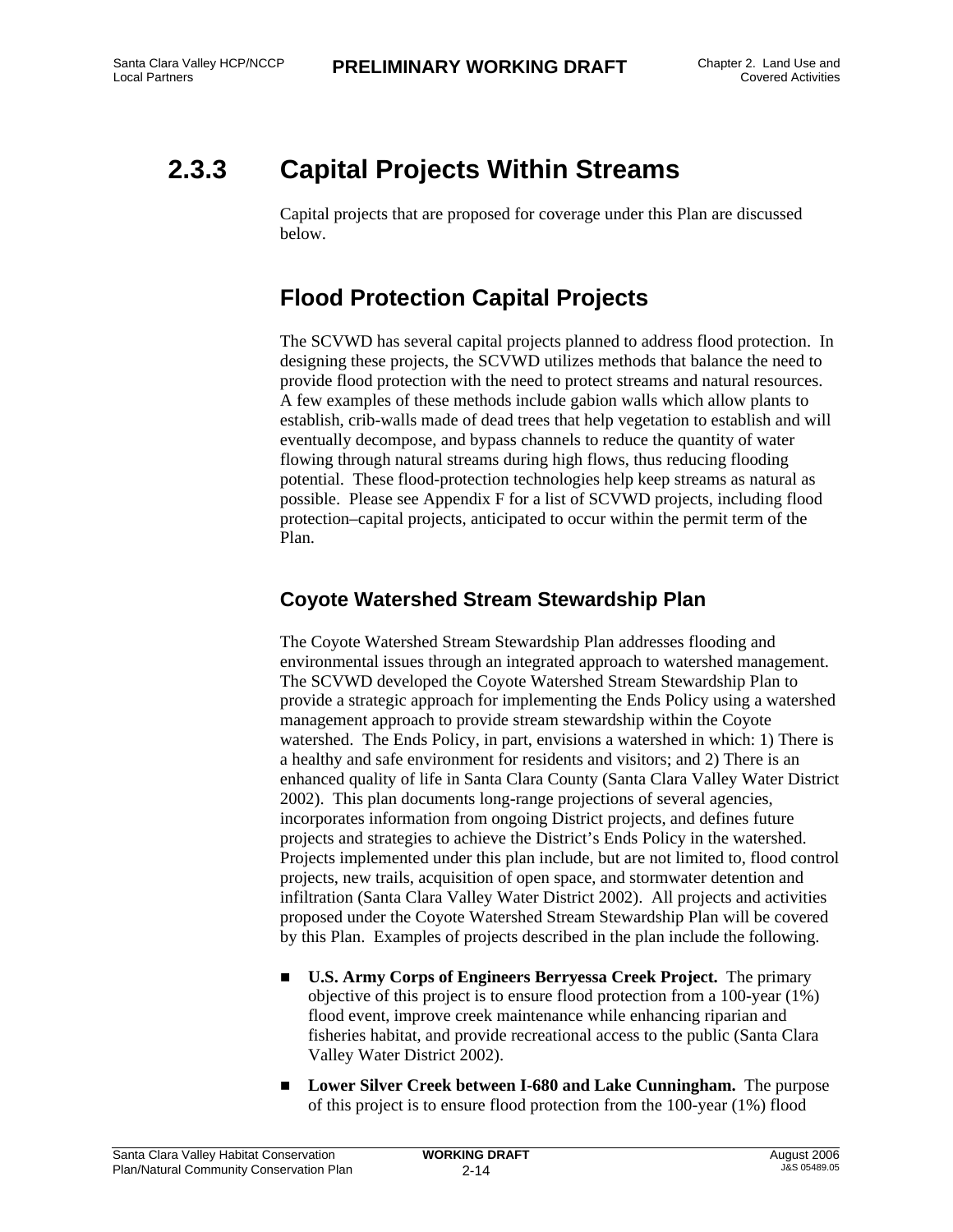event. The project also provides fish passage and improved riparian habitat by eliminating barriers, constructing a low-flow channel with resting pools, and planting vegetation along the creek (Santa Clara Valley Water District 2002).

#### **Trails, Parks & Open Space Program**

As part of the Clean, Safe Creeks and Natural Flood Protection Program, SCVWD is directed to protect public health and safety and enhance the quality of life within Santa Clara County. The Trails, Parks and Open Space program supports this mandate by providing public access to 70 miles of trails or open space along creeks over the course of the 15-year program. Projects implemented through this program will be covered by the Plan. Please see Appendix F for a table of proposed trails in the study area.

#### **Levee Reconstruction**

The Federal Emergency Management Agency recently required that levees throughout the United States be evaluated according to current level construction standards. Levees will need to be recertified and the details of the recertification process are being developed. SCVWD owns over 100 miles of levees, however, most are located outside of the Plan study area. For the purposes of this Plan, it is presumed that all levees within the study area will need to be reconstructed over the course of the permit term. These reconstruction activities will be covered by this Plan.

[*Note to Reader: We are working with the SCVWD to calculate the total miles of levees and document their locations within the study area. This will be added to the description above when available.*]

#### **New Bridge Construction and Replacement/ Rehabilitation**

The Santa Clara County Roads and Airport Department maintains 91 bridges in the study area and the City of San José maintains an additional 23 bridges. The lifespan of a typical bridge is approximately 50 years. Therefore, over the course of the 50-year permit term, every bridge within the study area will likely need major repair or replacement. Similarly, as development within urban areas progresses, new bridges will likely need to be constructed. New and rehabilitated bridges will be designed to federal and state guidelines at the time of construction. In most cases, new bridges will be wider than the bridges they replace to accommodate growth in vehicular traffic, bicycles, and pedestrians. Road widening will require adding imported borrow and new asphalt, concrete, and aggregate base for pavement. Most bridges will be built on pile foundation,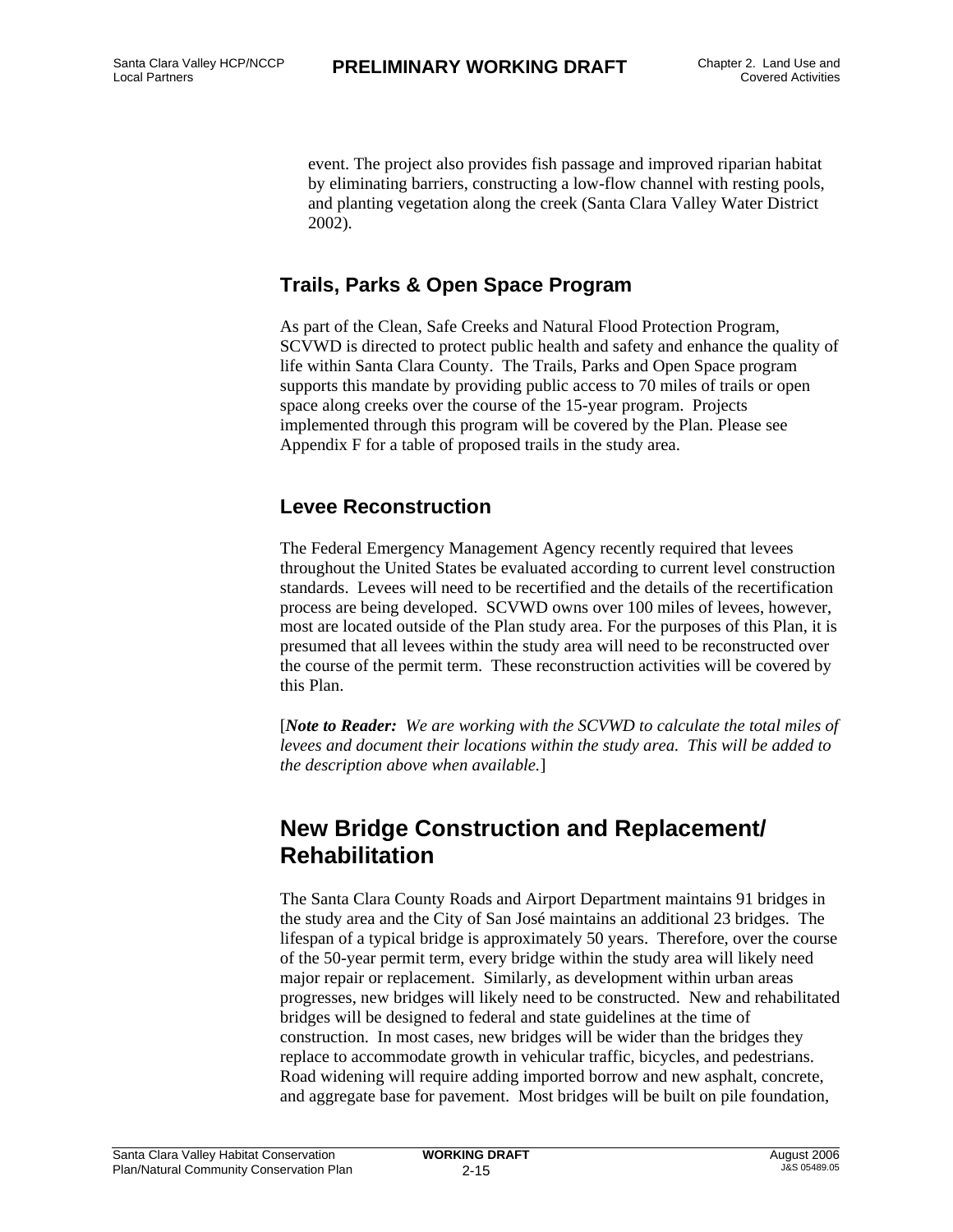cast-in-drilled-hole pile, or spread footing foundations. Excavation for foundations may be required. Slope paving will be included in the scope of work to protect/improve channel slopes at the bridge. Bridge repair and rehabilitation may be similar to bridge replacement in scope, often requiring roadway widening, new deck support structures, and seismic retrofitting. The construction of new bridges, as well as repair and replacement of all existing bridges, both within and outside urban areas, is a covered activity of this Plan.

#### **Water Supply Capital Projects**

#### **Dam Repair and Seismic Retrofit**

The SCVWD and Santa Clara County Department of Parks and Recreation operates their dams under regulation by the State of California Division of Safety of Dams (DSOD), a division of the California Department of Water Resources. In addition, Anderson Dam is also regulated by the FERC. DSOD and FERC periodically inspect and evaluate the safety of dams based on current seismic safety standards for the design of dams. If either regulatory agency determines that an existing dam does not meet current safety standards, DSOD or FERC may require either dam retrofit or reduction of the level of water in the reservoir to increase freeboard, thus reducing storage capacity.

As dams within the study area age, and as seismic design standards become more rigorous, it is likely that several dams in the study area will require seismic retrofitting within the permit term. Currently, SCVWD operates Coyote Reservoir at reduced capacity due to requirements of DSOD related to seismic compliance. It is likely that Almaden, Calero, and Guadalupe Reservoirs will require seismic retrofitting within the permit term of this Plan. It is also possible that some dams may require complete reconstruction. Additionally, it is possible that dam height may be increased to allow for a permanent increase in freeboard without jeopardizing the original design capacity of the reservoir.

[*Note to Reader: SCVWD has indicated that it may need to rebuild some or all of its eight dams within the study area during the permit term to seismically upgrade these facilities. Some of these rebuild projects may include expanding the reservoir storage capacity. We are awaiting more information on these projects before including more details about them in the preliminary draft chapter.*]

[*Note to Reader: We are working with City of San José to determine if the City requires coverage for seismic retrofits to the Cherry Flat Reservoir Dam.*]

#### **Pacheco Reservoir Enlargement**

A significant amount of SCVWD's current water supply passes through the San Luis Reservoir. Not all of the water currently contracted to SCVWD by the U.S.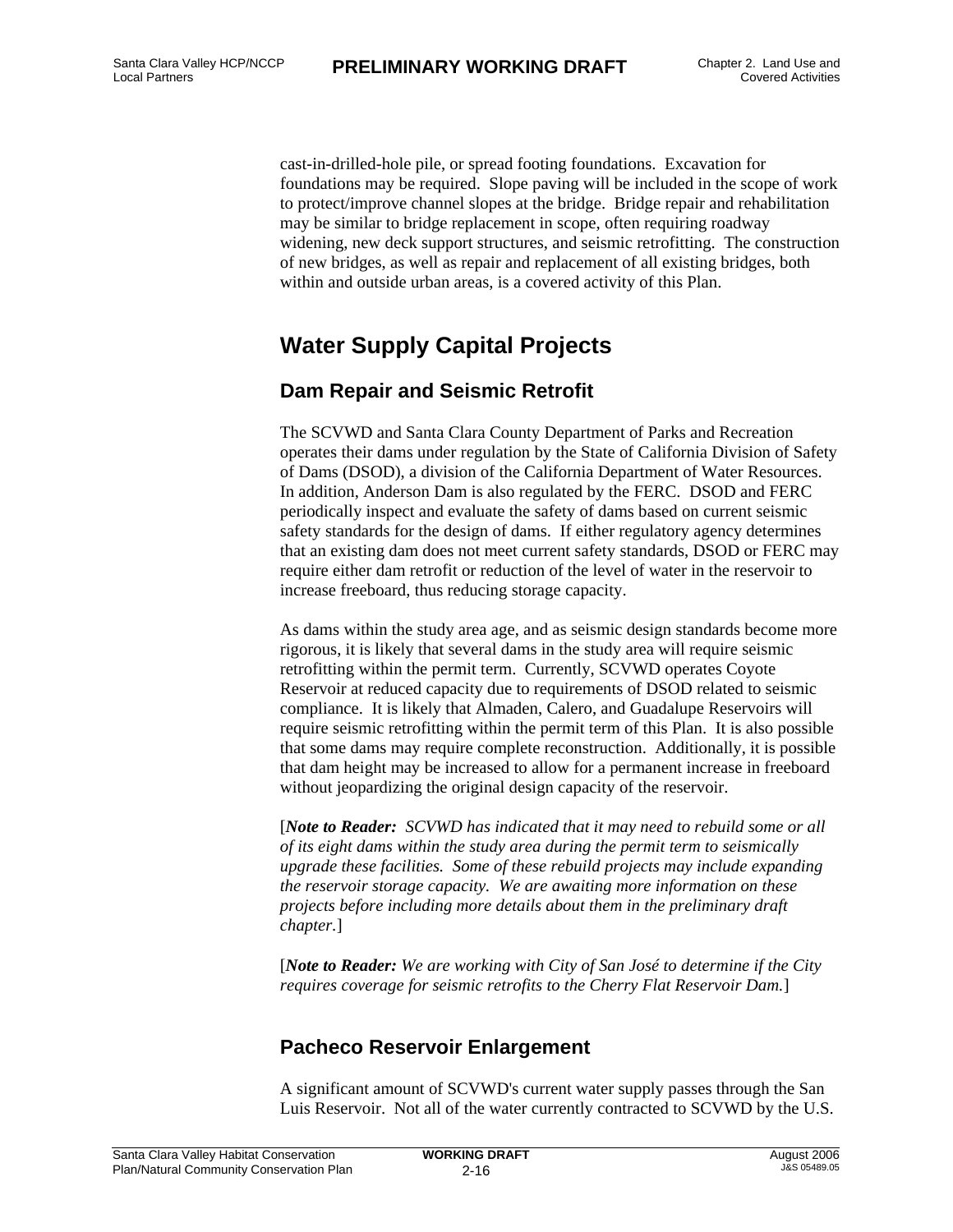Bureau of Reclamation from San Luis Reservoir is available to SCVWD. During late summer months, when water levels are low in the San Luis Reservoir, a thick layer of algal growth forms at the reservoir's surface and may be drawn into the intake. When this occurs, the concentration of algae may be so high that the water becomes untreatable. The result is that while several hundred thousand acre-feet of water remain in the reservoir, SCVWD and other water supply agencies such as the San Benito County Water Agency cannot utilize this water. This issue is known as the "low point problem," indicating the level of the San Luis Reservoir at which algae levels become an issue (Jones & Stokes and MWH 2003).

As the population of Santa Clara County continues to grow, SCVWD anticipates that the county will require additional water supply storage capacity to provide operational flexibility beyond the capacity of existing reservoir basins. In efforts to add operational flexibility to the San Felipe System (the system of tunnels and pipelines that brings water into the county from the San Joaquin Valley through the Pacheco Pass) and to assist with the solution to the San Luis Reservoir low point issues, several solutions or "feasible alternatives" are being studied. Of those alternatives, one being studied is the rebuilding of the dam at the existing Pacheco Reservoir site to increase available storage. The scope, schedule, and cost of the design and construction phases will be defined when a planning study is complete; however, the SCVWD Board of Directors has passed a resolution stating that the reservoir would not extend into Henry W. Coe Park. Other alternatives are also being investigated.

#### **Other Water Supply Capital Projects**

[*Note to Reader: More details on these potential covered activities to follow.*]

- SCVWD to develop additional groundwater recharge capacity of approximately 14,000 acre-feet per year through in-stream recharge and offstream ponds in the Coyote and Llagas sub-basins.
- SCVWD to develop facilities to capture shallow groundwater for beneficial uses. Activities may occur in the Coyote Valley and may require installation of piping to connect to a distribution system or treatment facilities.
- SCVWD to construct four wellfields, each containing five wells along the east side of the Santa Clara Valley within the Coyote Watershed. Each well will have a capacity of 1,500 gallons per minute, collectively supplying up to 40 million gallons per day.
- SCVWD to construct wellfields in the Uvas/Llagas watershed. Twenty new wells will each have a capacity of 1,500 gallons per minute, collectively supplying up to 40 million gallons per day.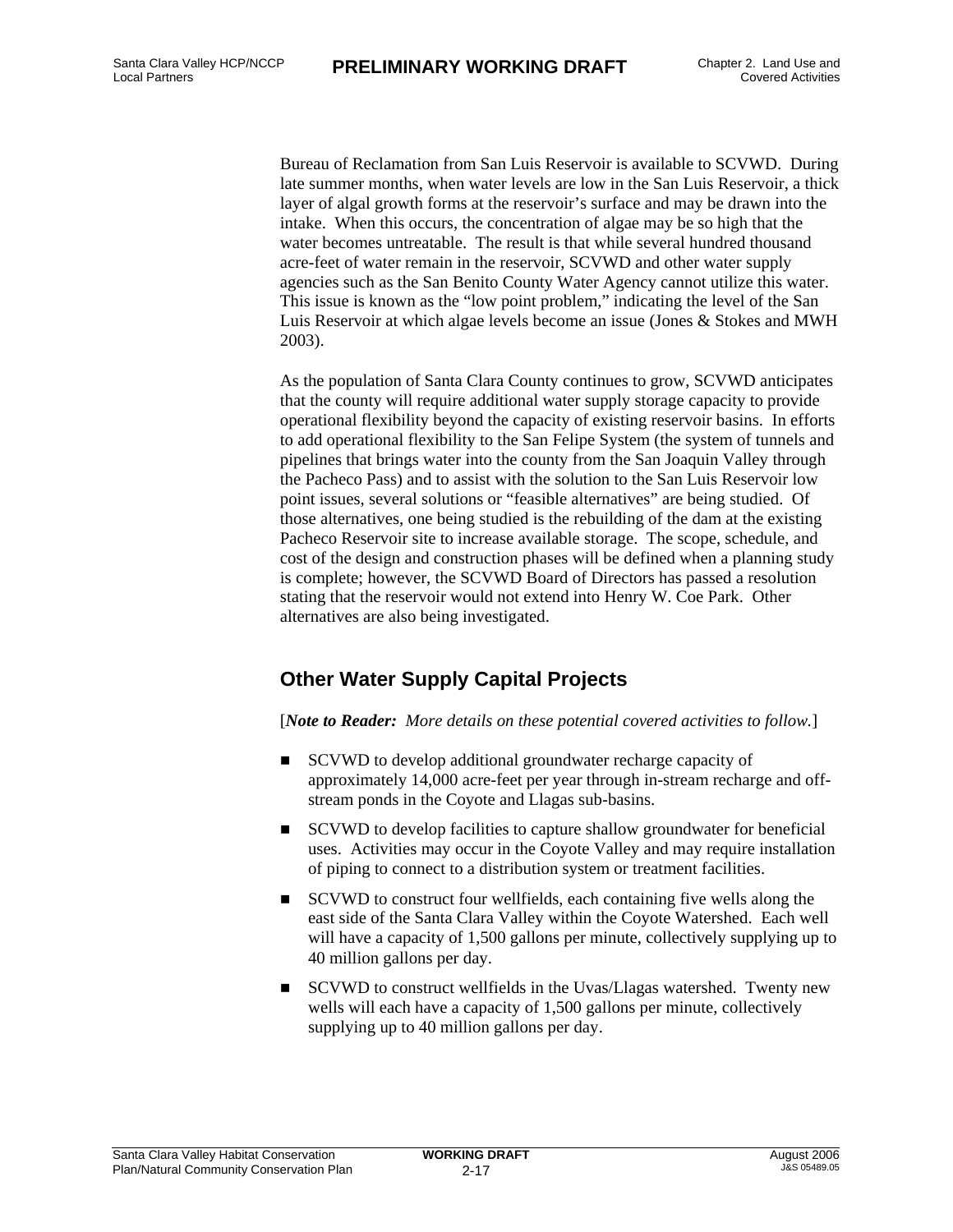### **Other Capital Projects Within Streams**

- SCVWD to build and install hydroelectric plants at SCVWD dams as energy demand increases.
- SCVWD to build and install floating solar panels at SCVWD-owned reservoirs.

## **2.3.4 Rural Development**

Projects in rural areas provide infrastructure that supports urban development (Figure 2-1). This category includes specific projects taking place outside the city-defined planning limits of urban growth. Activities that take place within stream channels are discussed separately under Sections 2.3.2 *Operations and Maintenance Activities Within Streams* and 2.3.3 *Capital Projects Within Streams*.

Projects described below are capital projects. The operation and maintenance (O&M) of these projects, as well as O&M activities for existing facilities, are described in Section 2.3.5, *Rural Operations and Maintenance*. Rural development activities that are proposed for coverage under this Plan include, but are not limited to, the following activities.

- Residential (including privately-owned bridges, driveways, and private access roads), commercial, industrial development within urban unincorporated areas of the County, including San Martin, consistent with the County General Plan (County of Santa Clara 2001).
- Rural residential development (e.g., ranchettes, small subdivisions) consistent with the County General Plan (County of Santa Clara 2001).
- City of San José candidate solid waste facility (see discussion below).
- Implementation of SCVWD's Dam Instrumentation Project. Activities include a field geotechnical exploration drilling program and to provide a corresponding Automated Data Acquisition System for the eight SCVWD dams located within the study area.
- Rural transportation projects (see description below).
- Bicycle and pedestrian improvements.
- Implementation of the South County Airport Master Plan (see description below).
- Development of new large recreational facilities such as golf courses.
- $\blacksquare$  Intensive agriculture activities such as cut flower nurseries, Christmas tree farms, nurseries, dairies, and livestock feedlots.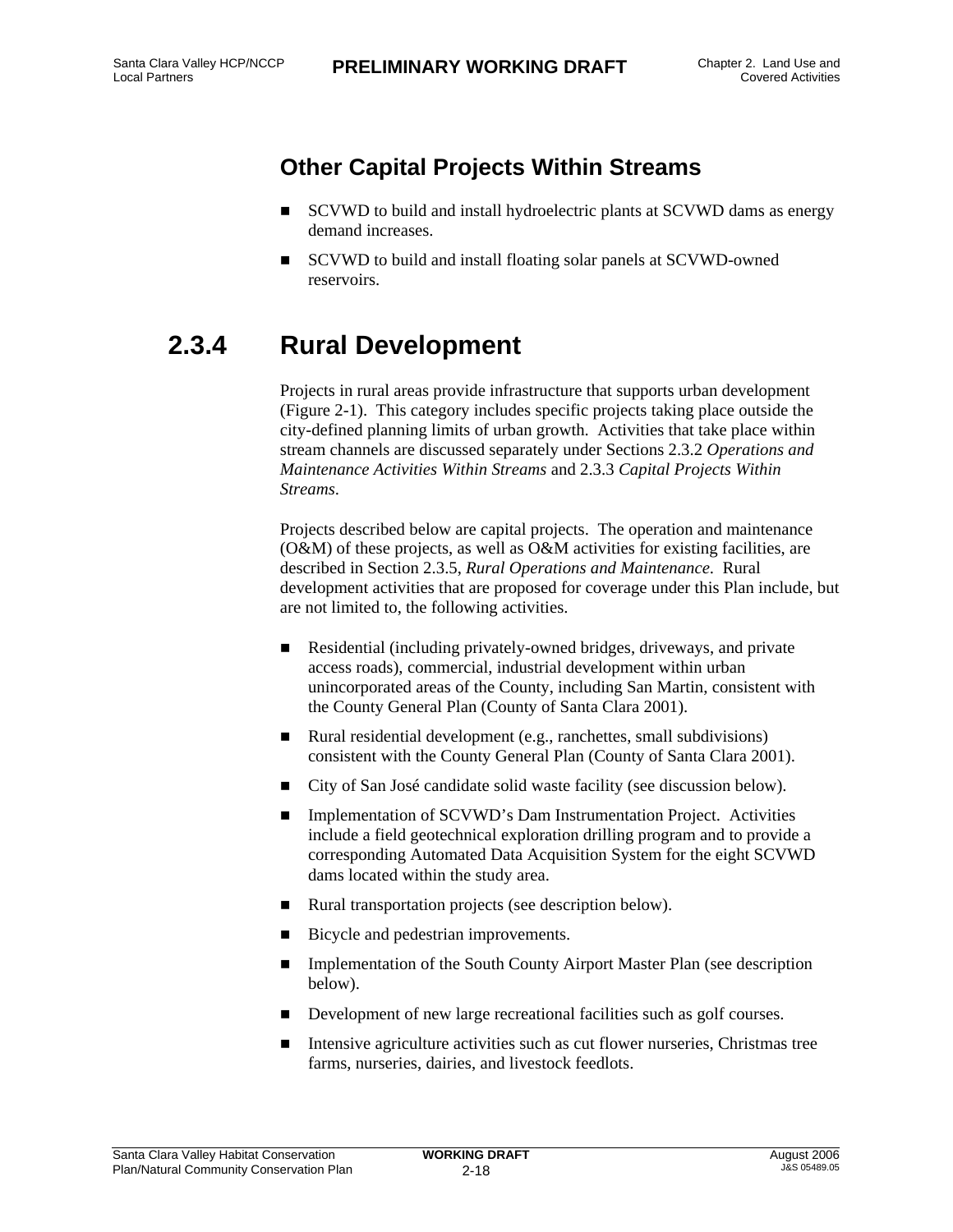- Trail construction including the Coyote Creek Parkway trail restoration and reconstruction and implementation of the Countywide Trails Master Plan in rural areas (see description below).
- Park improvements including but not limited to park entrances, staging areas, restroom and shower facilities, wash stations, trails, access roads, bridge construction, potable water systems, buildings, dam and canal systems.
- Trail creation and trail restoration of "volunteer" trails created without authorization at Motorcycle Park County Park.
- Facility closures including but not limited to trails and landfills.
- Facility development and expansion including offices, office drainage improvements, and visitor centers.
- Capital improvement projects by County Parks (see Appendix F for a detailed list of projects).

The following planning documents have been or will be developed by County Parks and are proposed for coverage under this Plan.

- Covote Creek Integrated Master Plan. Activities will include a new alignment of the Coyote Creek paved bike and pedestrian trail with separate equestrian trail, and acquisition and development of the riparian habitat corridor (*final plan to be cited when complete in late 2006*).
- Coyote Lake Harvey Bear Ranch Master Plan. Activities will include an 18 hole golf course, 10-acre off leash dog park, equestrian center, fishing pond, large group picnic area, and the Outdoor Adventure Center/Nature Center Building and youth camp area (County of Santa Clara 2004).
- Martial Cottle Ranch County Park Master Plan. Projects may include rehabilitation of historic buildings, interpretation of historic buildings, urban edge farming on approximately 75-100 acres, community gardens, creation of a lake, picnic grounds, restrooms, sewer, water and other utilities (*final plan to be cited when complete*).
- Mount Madonna Trails Master Plan (*final plan to be cited when complete*).
- Calero County Park Trails Master Plan (*final plan to be cited when complete*).

Please see Appendix F for a more detailed list of Santa Clara County Department of Parks and Recreation projects that are proposed for coverage under this Plan.

### **City of San José Candidate Solid Waste Facility**

The San José 2020 General Plan states that the collection and disposal of solid waste is a fundamental community service regulated by the City of San José for the benefit of its residents and businesses. Since the 1980's, the City has had a policy of maintaining solid waste capacity for all City residents within city limits.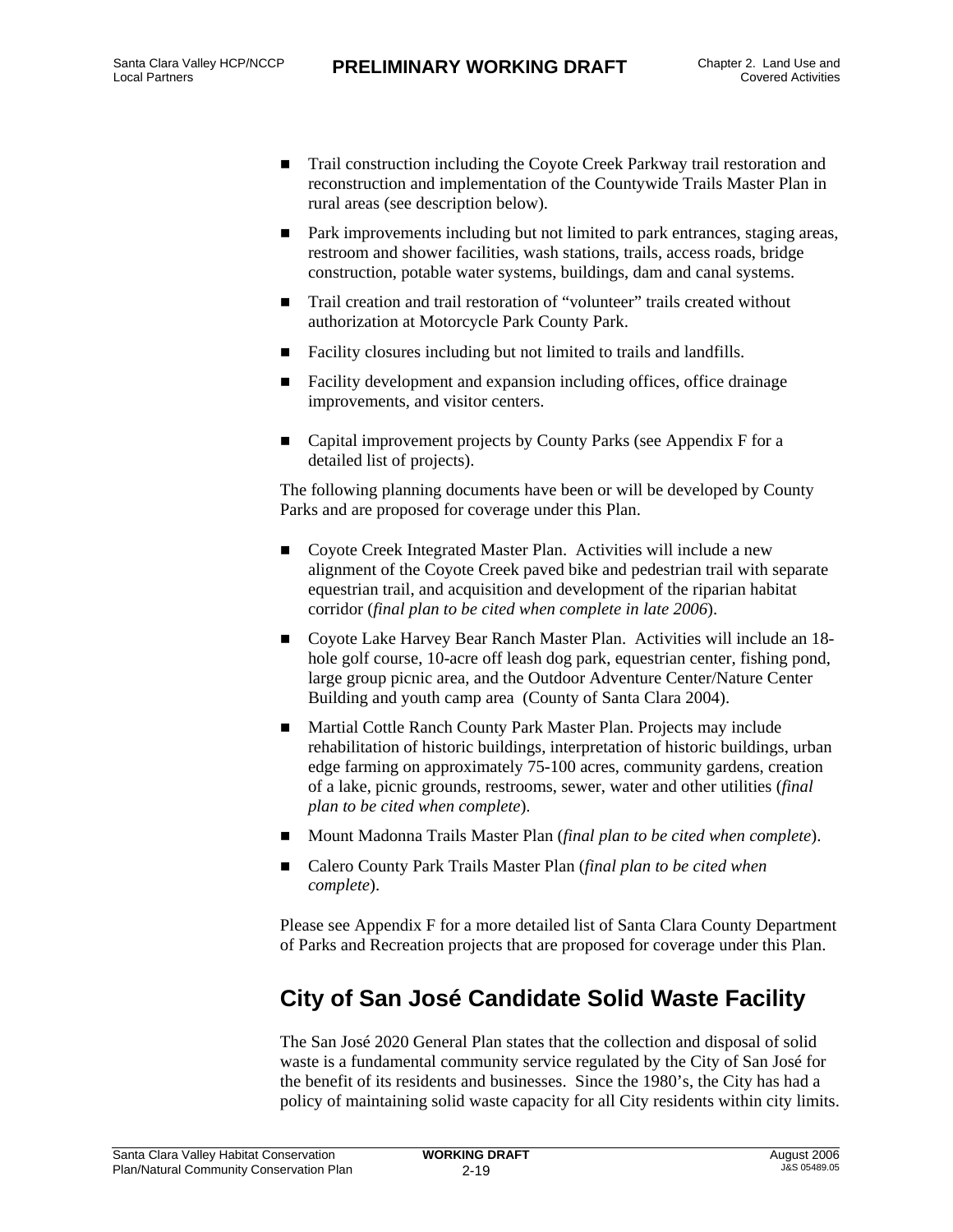Furthermore, solid waste collection and disposal is a significant revenue contributor to the City's general fund. The City has ratified the United Nations accord to reduce the waste stream to zero by the year 2040. However, even with the significant efforts the City has undertaken to extend the life span of the five existing landfills<sup>5</sup>, all of these facilities are expected to reach capacity limitations between 2020 and 2030. This means the City will need one new solid waste facility to come on line during the permit term of the Plan.

Preliminary estimates are that the new facility would need to be on a site between 200 and 600 acres in size with a 10 million ton, 20-year capacity. The City's San José 2020 General Plan Land Use/Transportation Diagram designates three candidate solid waste landfill sites. This land use designation indicates a "floating" general location under consideration for development as an active solid waste landfill site. The three candidate sites are located in Encinal, Metcalf, and Tennant Canyons. There was little or no evaluation of these candidate sites when they were first proposed by city staff in the early 1970s (S. Lacaze, pers. comm. 2006). In addition, environmental standards governing landfill siting has changed substantially since the sites were originally considered. Therefore, any new solid waste facility would need to go through an extensive and rigorous siting evaluation, environmental review, and public review process. The City currently plans to initiate such studies in 2010 or 2011. The technical studies and environmental and public review process is expected to take approximately 10 years.

It is anticipated that the need and location for the existing candidate solid waste landfill sites, as well as other alternative locations, will be revisited as part of the next City-wide General Plan update process. The following are a summary of the existing landfill siting criteria listed in the Goals and Policies section of the City of San José General Plan (pp. 100).

#### **Landfill Siting Criteria**

- 1. Solid waste sites should be located outside of the Urban Service Area (Zanker Road and Owens-Corning landfills are exempt).
- 2. Preference should be given to inland non-urban sites for future solid waste landfill facilities.
- 3. New solid waste landfills should be established only on lands designated with the Candidate Solid Waste Landfill Site overlay ("CSW"). The Candidate Solid Waste Landfill Site overlay is compatible with the underlying designations of Public/ Quasi-Public, Non-Urban Hillside and Private Open Space.
- 4. New Candidate Solid Waste Landfill Sites should be located at least l/2 mile from areas with existing or planned residential uses at urban densities.

l

<sup>&</sup>lt;sup>5</sup> Newby Island, Zanker Road, Zanker Materials Processing Facility (formerly the Owens-Corning site), Guadalupe Mines, and Kirby Canyon.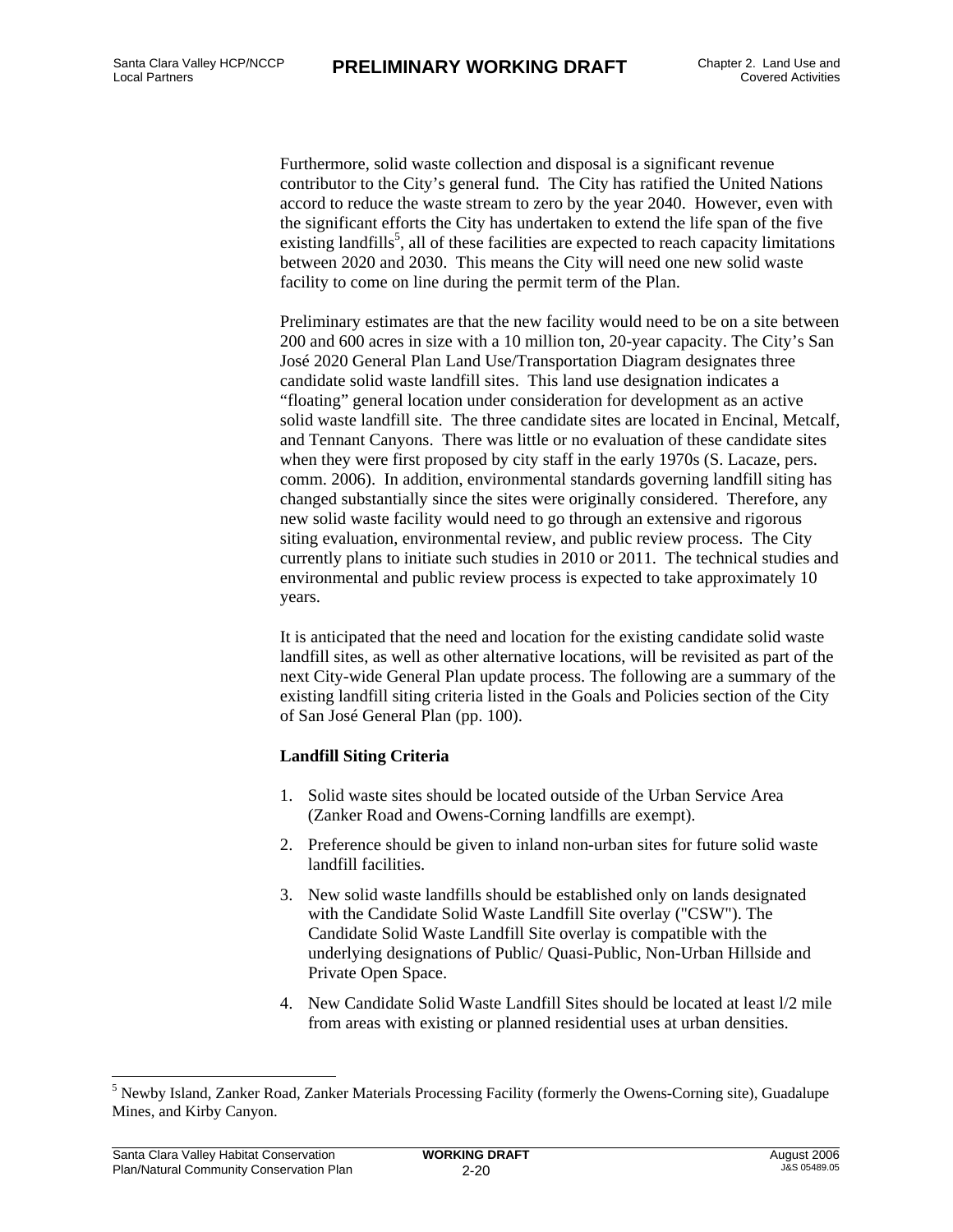- 5. Access routes to solid waste landfill sites in non-urban areas should be designed and controlled so as to avoid encouraging urban development on adjacent or nearby properties.
- 6. Solid waste landfills should be discouraged in the proximity of existing or planned airports.
- 7. Only when solid waste landfills have incorporated adequate mitigation measures should they be located on lands that are susceptible to landslides, faulting, seismically induced ground failure, 100-year flood inundation, salt water inundation, or dam inundation; or which have a high water table, are within a reservoir drainage basin, in wetlands or in areas of granular soils with potential for seismic failure which may result in the introduction of leachate into groundwater aquifers.
- 8. Solid waste landfills should be designed and operated in such a manner as to minimize their attractiveness to birds, insects and rodents.
- 9. Solid waste sites should be planned, located and maintained to mitigate potential negative impacts on surrounding land uses, particularly in residential areas. The effects of increased traffic and traffic hazards, noise and odor problems, pollution and potential littering of traffic routes, including windborne and waterborne litter, should be mitigated.

[*Note to Reader: We will be conducting preliminary evaluations of the three candidate solid waste facility sites to determine if they are still feasible given current engineering and environmental standards.*]

#### **Rural Transportation Projects**

Specific transportation projects taking place outside urban areas are also included as covered activities in this Plan. These rural transportation projects provide infrastructure that supports existing urban development and urban development planned under current general plans (Figure 2-X [*figure to come*]). Only projects that were reasonably well defined at the time of Plan approval are included in the Plan.

[*Note to Reader: A list of specific projects beyond VTP 2030 will be available once the South County Circulation Study is completed in January 2007.*]

[*Note to Reader: A programmatic description for transportation projects covered under this Plan may be developed that would include a maximum allowable acreage of projects.*]

Transportation projects within urban areas are considered part of urban development (Section 2.3.1). Rural transportation projects and activities proposed for coverage under this Plan include the following.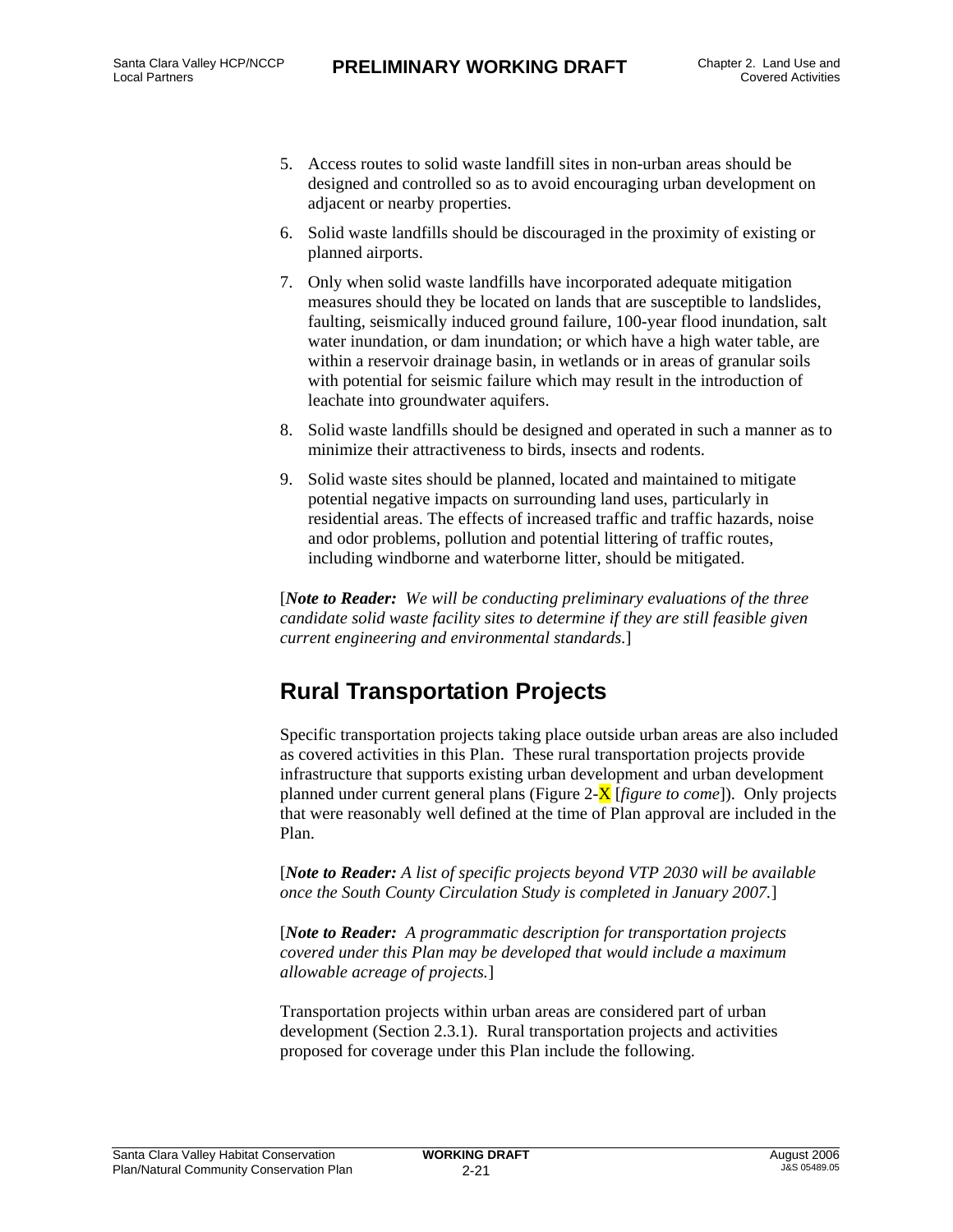- Construction and expansion of County roads including bridges, intersection level-of-service improvements, grade separations, and soundwall installation.
- Road repair and rehabilitation. Activities may include construction of retaining walls to stabilize adjacent embankments.
- Channel modifications incidental to stream bank stabilization and road restoration.

Table 2-5 contains a list of rural transportation projects proposed for coverage under this Plan. The specific projects identified were derived in large part from the VTP 2030 and supplemented with project information provided by the Local Partners.

#### **South County Airport Expansion San Martin**

The South County Airport is located within the unincorporated community of San Martin in Santa Clara County. The airport is bounded by U.S. 101 to the east, San Martin Avenue to the north, and Murphy Avenue to the west. A mixture of residential, commercial, and industrial uses surrounds the Airport on all sides.

South County Airport is owned and operated by the County of Santa Clara. The airport encompasses 179 acres and consists of a single runway and two parallel taxiways on either side of the runway. A large building area, containing nearly all of the airport buildings, is located west of Runway 14-32.

A new Master Plan for the South County Airport was developed in 2005 (County of Santa Clara 2005). This plan outlines the expansion and redevelopment of the airport. Actions may include extending the runway, realigning the runway, realigning taxi lanes, remodeling airport facilities and terminal buildings, relocating the existing animal shelter, and upgrading lights and signage. Projects and activities related to the full implementation of the South County Airport Master Plan are covered by this Plan.

#### **Countywide Trails Master Plan**

The vision of the Countywide Trails Master Plan (County of Santa Clara 1995) is to provide a contiguous network of regional, sub-regional, and connector trails that: connects cities to one another and to other open space and parklands; accommodates national, state and regional trails that pass through Santa Clara County; connects County parks to one another, and connects the northern and southern urbanized regions of the County. The Countywide Trails Master Plan was updated in 1995 to direct the County's trail implementation efforts. The Countywide Trails Master Plan was originally developed and integrated into the County general plan in 1995. The update was completed through a collaboration of the County, a citizen advisory committee, and other stakeholders.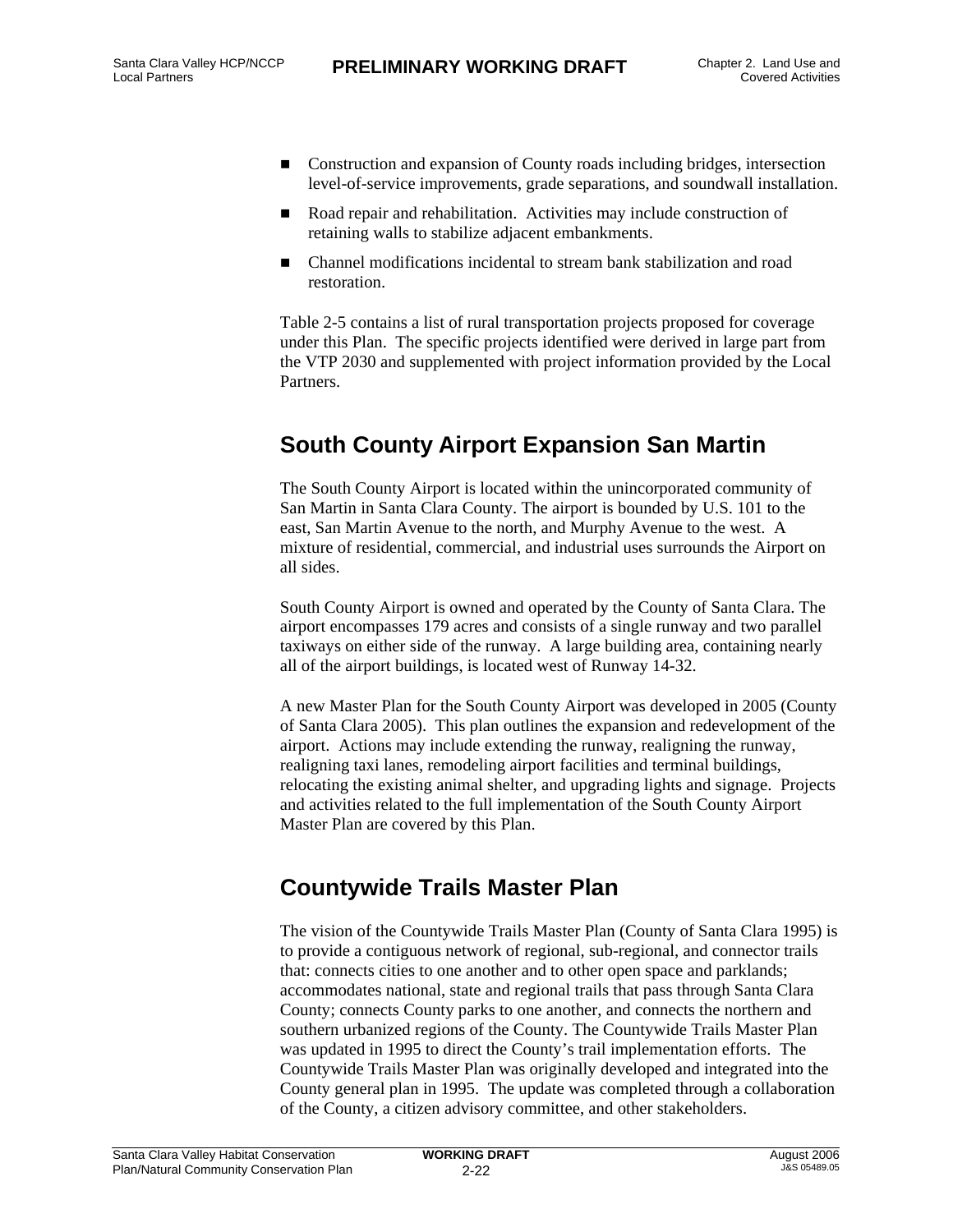Activities undertaken as part of the implementation of the Countywide Trails Master Plan include, but are not limited to, acquisition of trails and trail easements, trail development, and installation of related infrastructure such as bridges, staging areas, restrooms, and parking lots. Projects described in the Countywide Trails Master Plan that are within the study area are covered under this Plan.

#### **Coyote Creek Integrated Master Plan**

[*Note to Reader: This is a placeholder until the draft plan is released and a summary can be incorporated into this document.*]

## **2.3.5 Rural Operations and Maintenance**

This category includes the rural operations and maintenance activities listed below. Activities are listed by the Local Partner seeking coverage for that activity. Operations and maintenance activities within streams are described separately in Section 2.3.2, *Operations and Maintenance Activities Within Streams*.

#### **Santa Clara Valley Water District**

SCVWD operations and maintenance activities outside of streams that may receive coverage under this Plan include the following.

- Water utility/water supply operations and maintenance including the Pipeline Maintenance Program (see description below).
- Contract renewals for water supply.
- Vegetation management outside streams including manual removal and herbicide application.
- Operations and maintenance of pump stations, operations yards, utility yards, and corporation yards including storing sediment, truck access, and herbicides<sup>6</sup>.
- New groundwater recharge sites and associated facilities in Coyote Valley and/or South Valley outside streams.
- A new service yard and facility for SCVWD to conduct gravel augmentation (sort spawning gravels from sediment removed during maintenance for replacement into the spawning reaches).

l

<sup>&</sup>lt;sup>6</sup> Note that herbicide application cannot currently be covered by the USFWS permit due to policy differences between EPA and USFWS regarding the licensing of pesticides. Herbicide application will be covered by the state NCCP permit and the NMFS Section 10 permit.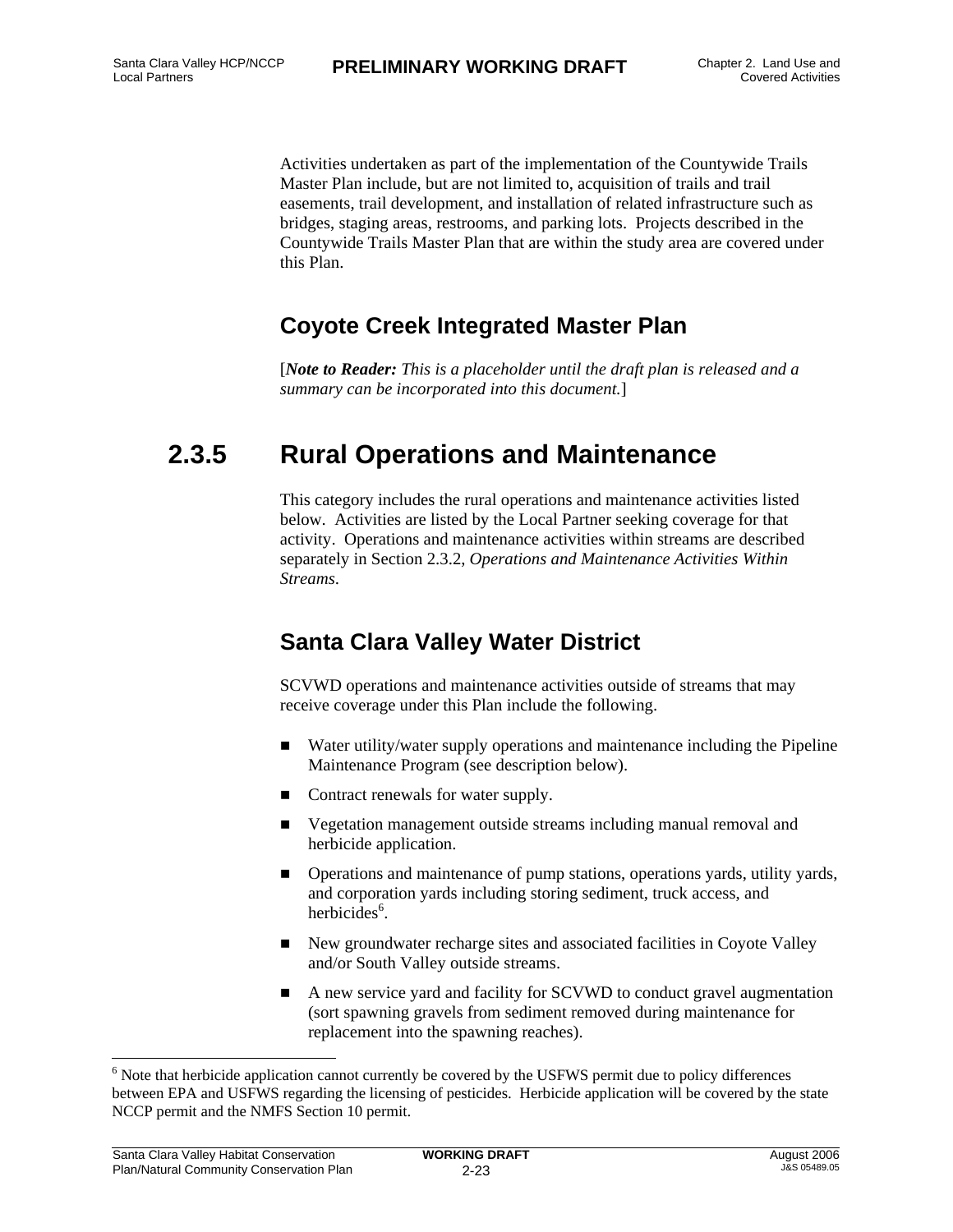- Maintenance of water supply facilities including buildings, gauges, pipelines, and turnouts outside streams.
- Maintenance of off-stream percolation ponds. Activities may include removal of sediment and maintenance of associated roads, diversion structures, and catwalks.

#### **Pipeline Maintenance Program**

[*Note to Reader: The SCVWD Pipeline Maintenance Program Environmental Impact Report/Environmental Assessment has not been finalized.*]

SCVWD owns and/or maintains several pipelines and pipeline facilities throughout the study area. To address maintenance for these pipelines, SCVWD developed the Pipeline Maintenance Program to establish a process for conducting routine water-conveyance-system maintenance activities within its jurisdiction. Pipeline maintenance activities also occur off-stream within urban areas, however, those activities are expected to have much less impact on covered species within urban settings. Additionally, all types of urban operations and maintenance programs are addressed in the urban development category. Facilities owned and/or operated include the following pipelines and components.

- Pacheco Conduit
- Pacheco Tunnel
- Santa Clara Conduit
- Santa Clara Tunnel
- Almaden Valley Pipeline
- Anderson Force Main
- Calero Pipeline
- Central Pipeline
- Cross Valley Pipeline
- Gilroy Reclamation Line
- Santa Teresa Force Main
- East Pipeline Milpitas Pipeline (*verify this is in study area*)
- **Parallel East pipeline**
- **Penitencia Force Main**
- **Snell Pipeline**

The Pipeline Maintenance Program defines a comprehensive approach to managing the environmental impact of maintenance. The Pipeline Maintenance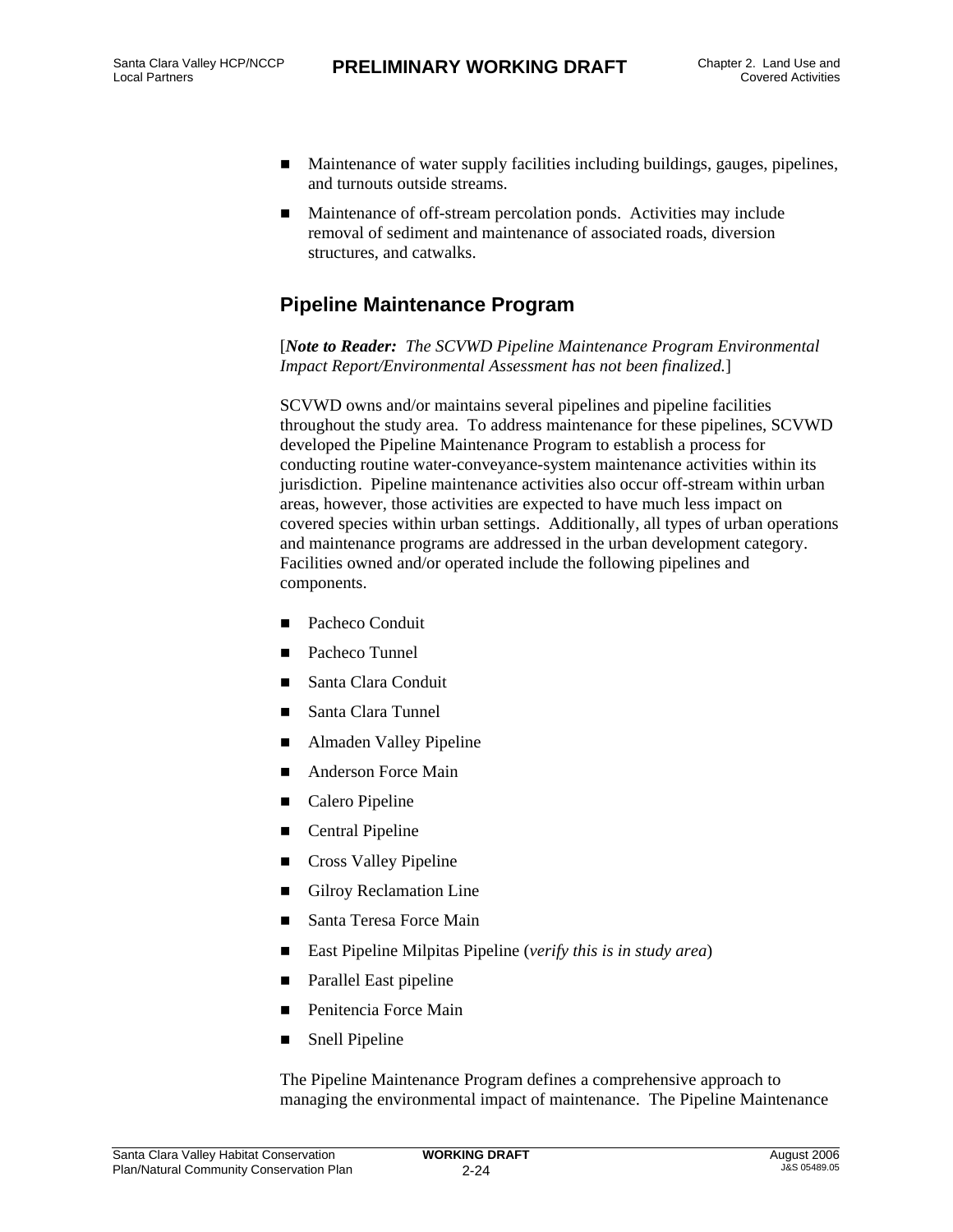Program specifies protocols for management and maintenance crews from different divisions working on the same activity to conduct the operations, including the environmental commitments, associated with that work.

In developing the Pipeline Maintenance Program, it was the SCVWD's intent that the program and mitigation defined in the Pipeline Maintenance Program serve as the basis for state and federal permits and permit conditions; therefore, regulatory agencies were consulted early in the Pipeline Maintenance Program definition process.

The routine maintenance activities described in the Pipeline Maintenance Program address both raw and treated water pipelines. Over 125 miles of pipeline support water delivery in the County. The SCVWD anticipates the following activities may require coverage under this Plan.

- Cathodic protection and monitoring.
- Leak repair (may require blow-off, dewatering of pipes).
- Internal inspection (may require blow-off, dewatering of pipes).
- Rehabilitation and/or replacement of pipeline components including, but not limited to, air release valves, piping connections, joints, and appurtenances.
- **Replacement/repair of buried service valves (including valves within creek)** embankments).
- **Maintenance of pipeline turnouts.**
- Replacement/repair of appurtenances, fittings, manholes, and meters.
- Vault maintenance.
- Telemetry Cable/system inspections and repairs.
- **Meter Inspections and repairs.**
- Maintenance of pump stations, operation yards, utility yards, and corporation yards.
- Access road repairs.

This is the general list of activities that are necessary to maintain proper function of all pipelines within the SCVWD system. Each of these activities includes additional subtasks, which are the individual steps involved in completing the overall activity. Activities outlined in the Pipeline Maintenance Program that fall within the study area may receive coverage under this Plan.

## **County of Santa Clara**

County of Santa Clara rural operations and maintenance activities outside of streams that may receive coverage under this Plan include the following.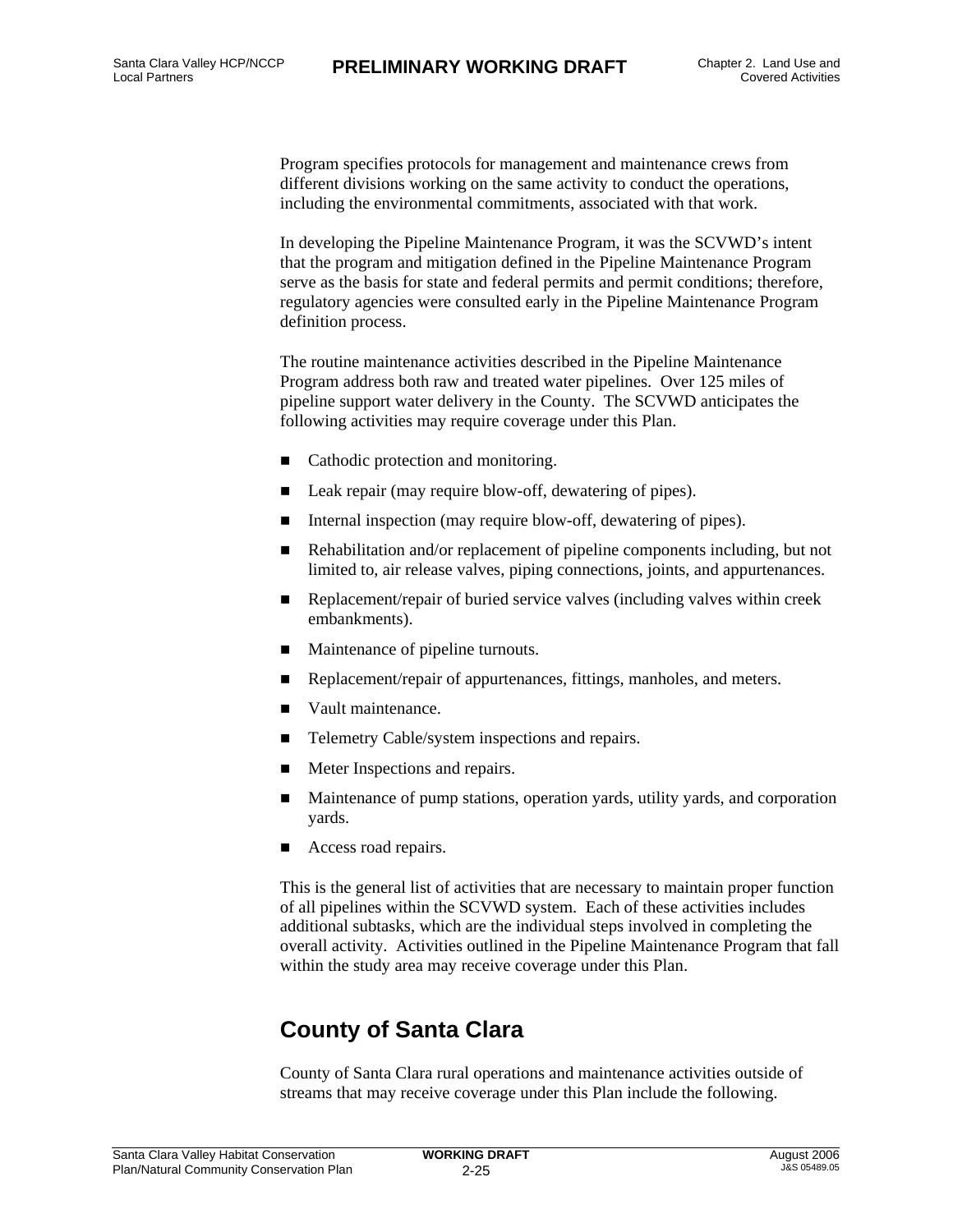- Improvement and maintenance of federal and state highways, and county roads including culvert replacement or upgrades.
- Operation, maintenance, and management of County parks.
- Vegetation management for exotic species removal and native vegetation plantings.
- Trail maintenance including grading, clearing, brushing, erosion control, paving, re-paving, abandonment, and restoration.
- Rodent and pest abatement including removal of dead and dying wood, trees, and vegetation on abandoned fields and in orchards.
- Activities associated with the maintenance of large facilities including golf courses, large event facilities, and sports complexes.
- Equestrian facilities and uses including equestrian centers, trails, manure management, and grazing activities.
- Remediation for mines and quarries, spills, illegal dumping, fuel/chemical storage, and firing ranges.

### **Other Covered Activities**

Other rural operations and maintenance activities outside of streams that are not specific to a single Permittee that may receive coverage under this Plan include the following.

- Utility line or facility operation and maintenance (except for  $P G \& E$ , which is preparing its own HCP for operations and maintenance; see Section 2.4 below).
- Mitigation projects adjacent to riparian corridors and wetlands.
- Vegetation management including fuel reduction using prescribed burns, grazing activities, exotic vegetation control/removal, hazardous tree work, abatement of hazardous vegetation, and algae control in ponds.
- Activities associated with the maintenance of small facilities including turf management, small structures, paving, and landscaping.
- Maintenance of infrastructure facilities including buildings, roads, utilities (septic, water, power systems), and stormwater treatment.

## **2.3.6 Plan Implementation**

In addition to the projects described above, the Plan will provide take authorization for projects and activities associated with implementation of the Plan. These activities will take place within the preserve system assembled by the Plan.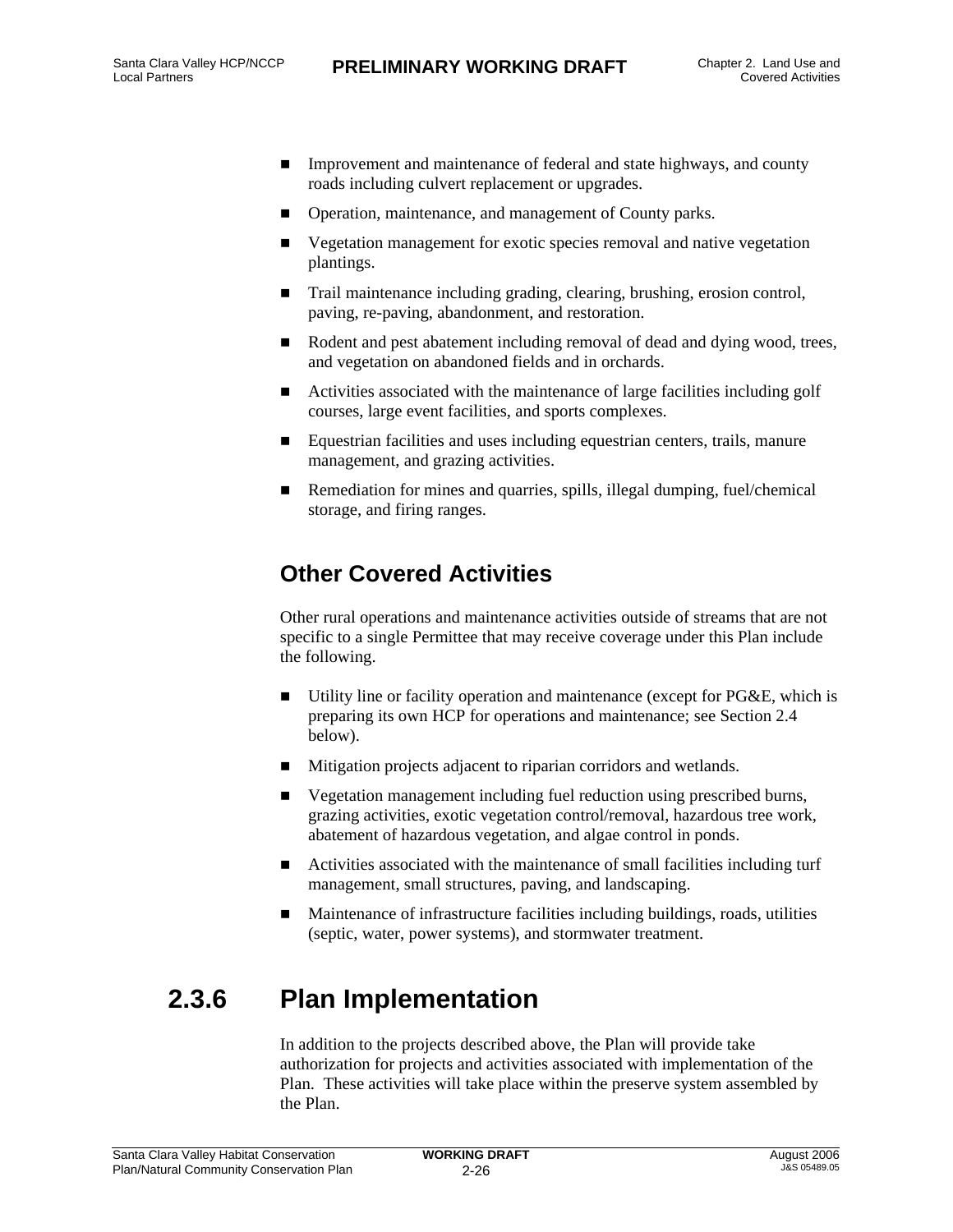#### **Management Activities**

This category includes all management actions required by the Plan or other actions that might be necessary to achieve Plan biological goals and objectives. This category includes the construction and maintenance of recreational facilities such as trails, parking lots, restrooms, wildlife observation platforms, and educational kiosks that are built and/or used in accordance with the guidelines in this Plan. This category also includes construction, maintenance, and use of facilities needed to manage the preserves, including but not limited to preserve field offices, maintenance sheds, carports, roads, bridges, fences, gates, wells, stock tanks, and stock ponds. All preserve management structures will be constructed to minimize impacts on covered species and vegetation communities. Facilities existing at the time of land acquisition will be used whenever possible if feasible.

Management actions that will be used within the preserve system are described in detail in Chapter 5, *Conservation Strategy*. These actions may include but are not limited to the activities listed below. Many of these activities overlap.

- Vegetation management using livestock grazing, manual labor, and/or prescribed burning. Herbicide use is permitted under the Plan only to achieve biological goals and objectives (e.g., exotic plant control), in accordance with label instructions, and in compliance with state and local laws. Pesticide use is proposed for coverage only under the NCCP Act, not the ESA.
- Development of new trails and related park facilities such as staging areas, restrooms, and parking lots.
- Relocation of covered species from impact sites and within preserves where impacts are unavoidable and relocation has a high likelihood of success (e.g., removal of Red-Legged Frog larvae). This is expected to occur in very limited circumstances. See Chapter 5 for details.
- **Demolition or removal of structures or roads to increase public safety or to** restore habitat.
- Control of introduced predators (e.g., feral cats and dogs, pigs, red fox, nonnative fish, bullfrogs).
- Stream maintenance for habitat.
- Restoration and habitat enhancement, including in streams.
- Surveys and monitoring for mitigation and restoration/habitat enhancement projects.
- **Travel through the preserve on foot, horseback, mountain bicycle, all-terrain** vehicle, truck, or other off-road vehicle to inspect or maintain facilities, move or manage livestock, and patrol trails.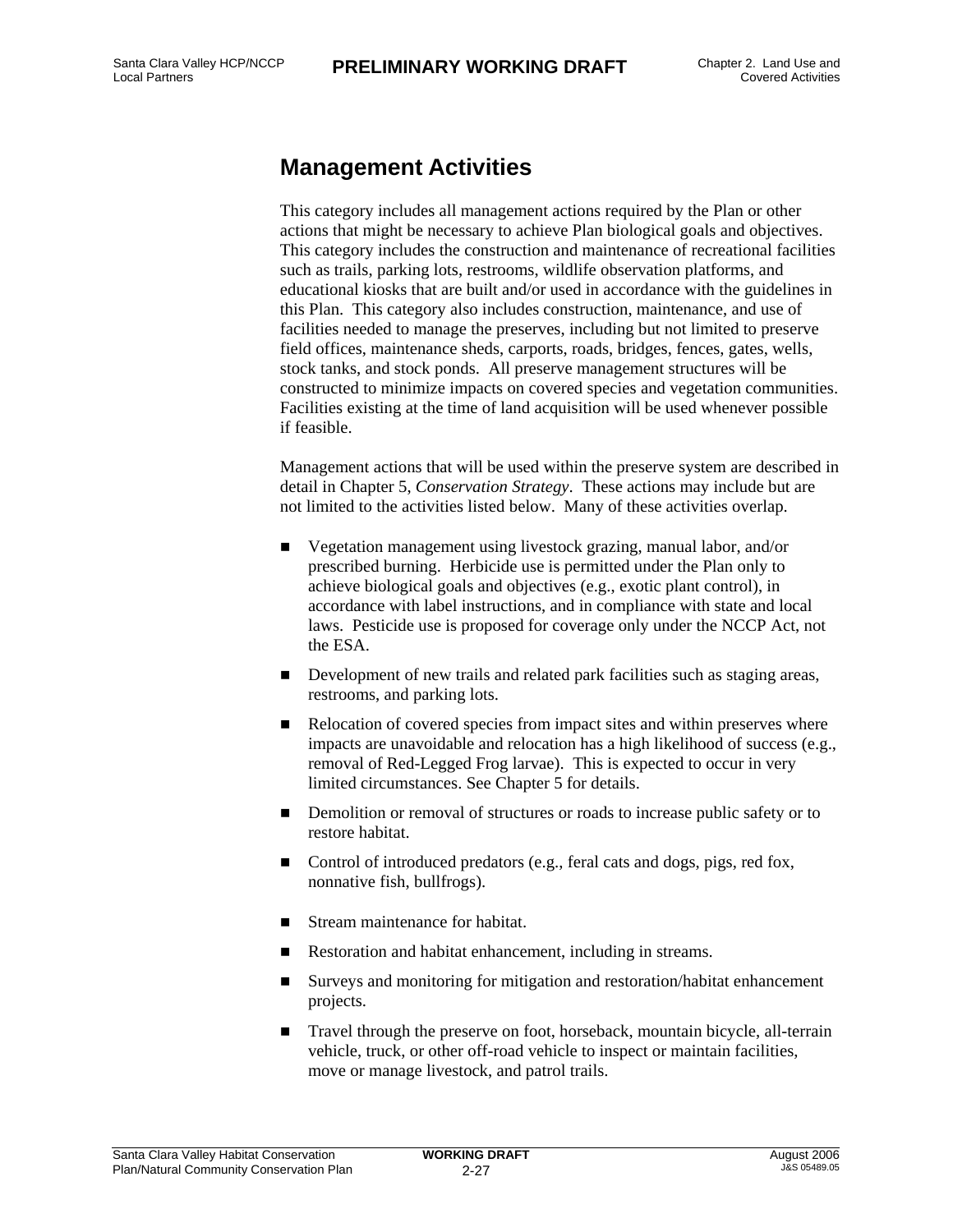- Fire management including prescribed burning, mowing, and fuel-break establishment.
- Hazardous materials remediation.
- Repair of existing facilities damaged by floods or fire.
- $\blacksquare$  Operations related to water delivery.
- Demolition or removal of structures or roads to increase public safety or to restore habitat.
- **Spawning gravel augmentation in the upper watershed.**
- Implementation of SCVWD's Enhancement Program including development of trails, vegetation management, in-stream fish habitat enhancement, fishbarrier removal, recreation enhancement, creek realignment (to a more natural state), and construction of in-stream turtle structures.

[*Note to Reader: Additional management activities will be added to this list once the draft conservation strategy has been developed.*]

### **Recreation**

Limited recreational use of Plan preserves is permitted under the guidelines of this Plan (see Chapter 5 for details). Any incidental take of covered species resulting from public use of trails and parking lots within the study area, inside or outside of the designated preserve system, is covered under the permits provided that usage is consistent with the guidelines in this Plan. The permits do not cover off-trail recreational activities nor any type of activity prohibited by this Plan.

### **Habitat Enhancement, Restoration, and Creation**

The Plan conservation strategy (see Chapter 5) sets forth requirements for habitat enhancement, restoration, and creation. Enhancement activities generally fall under the preserve management category. Habitat restoration and creation will generally be disruptive only in the short term because these activities may involve soil disturbance, removal of undesirable plants, and limited grading. All habitat restoration and creation is expected to result in a net long-term benefit for covered species and natural communities. However, these activities may have temporary or short-term adverse effects and may result in limited take of covered species (see Chapter 4, *Impact Analysis*). All habitat enhancement, restoration, and creation activities conducted within Plan preserves that are consistent with the requirements of this Plan are covered by the permits. Habitat restoration activities may be conducted outside Plan preserves (see Chapter 5, *Conservation Strategy*). If such activities occur and are consistent with this Plan, they are covered by the permits.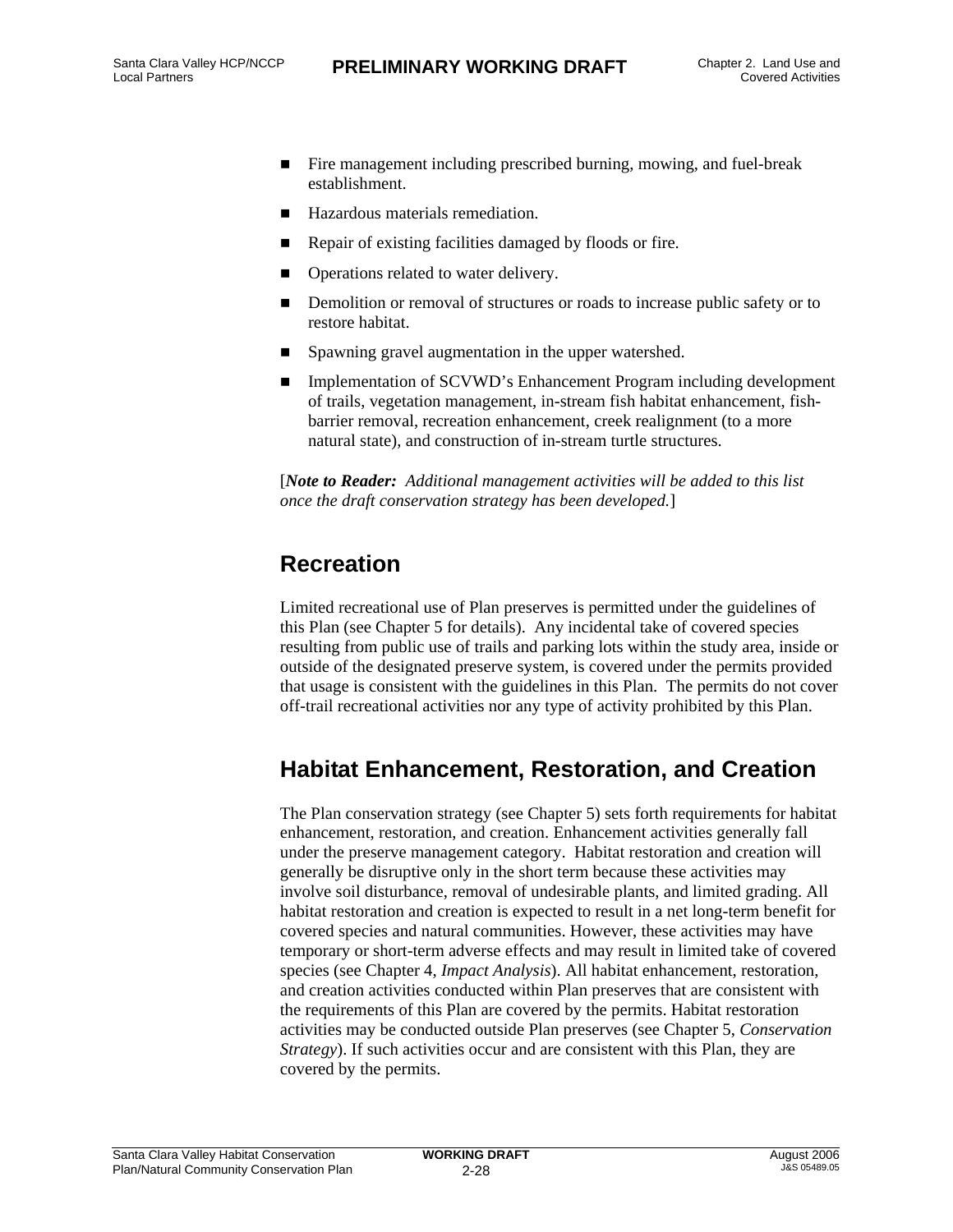#### **Species Surveys, Monitoring, and Research**

Biologists will need to conduct surveys for covered species, natural communities, and other resources within the Plan preserves on a regular basis for monitoring, research, and adaptive management purposes. These surveys may require physical capture and inspection of specimens to determine identity, mark individuals, or measure physical features, all of which may be considered take under ESA and CESA. Surveys for covered species will also be conducted on private land being considered for acquisition for the Plan. Although these surveys are not expected to require as much handling of individuals, take may still occur. Surveys for all covered species will be conducted by qualified biologists. All such survey activity consistent with this Plan is covered by the ESA and NCCP permits.

Research conducted by biologists on Plan lands in support of the Plan is covered by the permits as long as the research projects have negligible effects on populations of covered species. Research on Plan land unrelated to the Plan is not covered by the permits because the nature and impacts of these future research projects cannot be predicted at this time and these researchers will not be bound by the terms of the permits.

#### **Emergency Activities**

Emergency activities within Plan lands that have negligible impacts on populations of covered species are covered under this Plan. Foreseeable emergency activities include, but are not limited to, the following.

- **Firefighting.**
- Evacuation of injured persons or livestock.
- Hazardous materials remediation (including remediation and cleanup of spills or illegal dumping prior to acquisition).
- Repair of existing facilities damaged by floods or fire.

Emergency activities that have substantial effects on covered species (e.g., firefighting for a large wildfire, repair after a major flood) are considered changed circumstances and are described in Chapter 10, *Assurances and Changed Circumstances*.

### **Utility Construction and Maintenance**

Public and private utility infrastructure such as electric transmission lines, gas pipelines, petroleum pipelines, telecommunications lines, or cellular telephone stations may cross or need to cross Plan lands. Construction of new utilities in Plan lands is a covered activity only when there is no other practicable alternative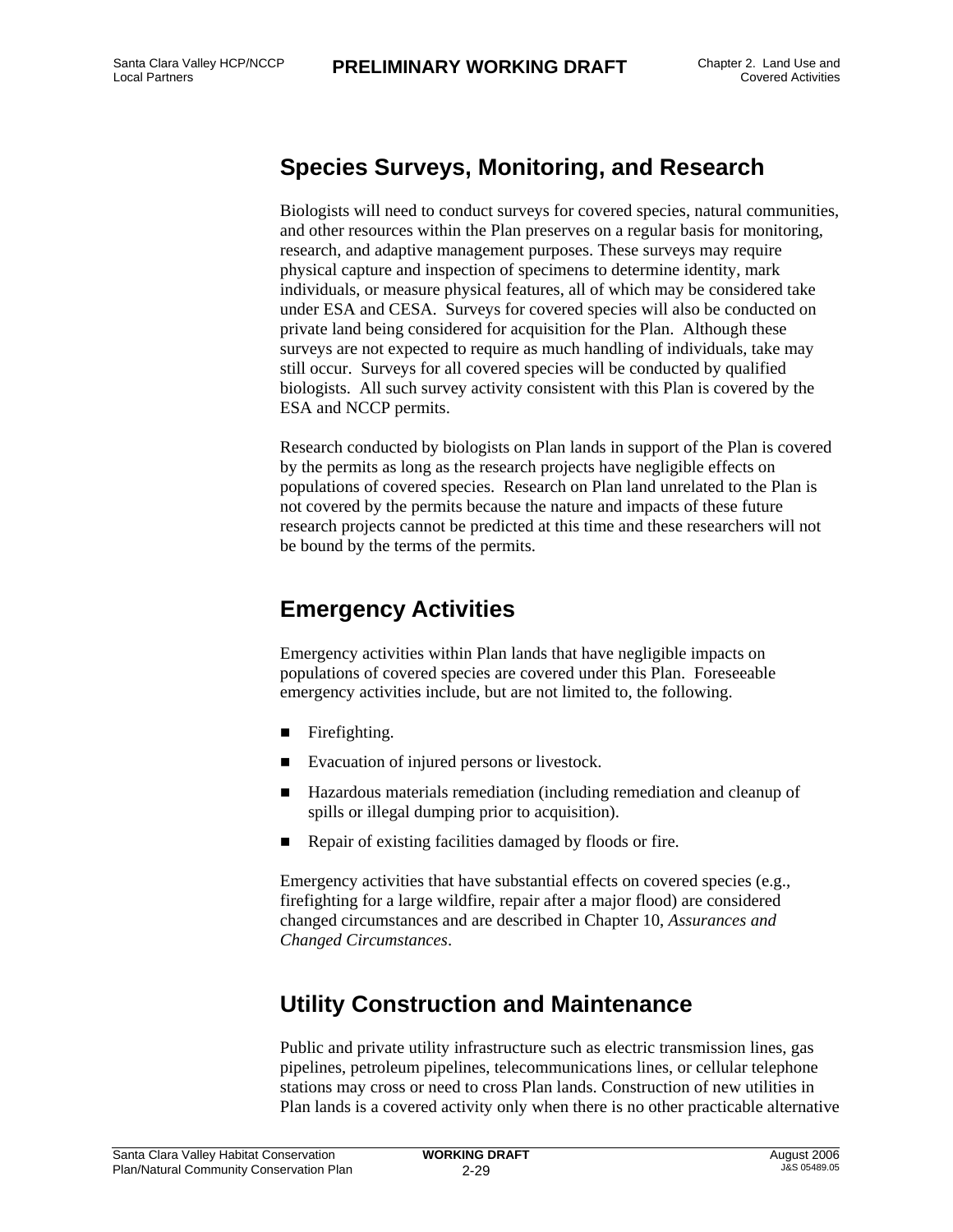to siting the utility within the Plan parcel. Coverage for these projects will be decided on a case-by-case basis. This will allow alternative siting or redesign, if possible, to avoid or minimize impacts on covered species and natural communities. Routine and emergency maintenance and repair of existing utilities within Plan lands is also covered by the Plan, as described above.

#### **Neighboring Landowners Protection Program**

[*Note to Reader: The details of this program are still being developed. Any additional impacts associated with it must be covered, so it is summarized here before the details are final. This summary will be revisited once the details are worked out.*]

The implementation of conservation measures described in Chapter 5, *Conservation Strategy*, may increase populations of covered species within Plan lands. As a result, some individuals may disperse to neighboring private lands where the presence of listed species could interfere with routine agricultural activities. Protections for neighboring landowners are described in Chapter 10, *Assurances and Changed Circumstances*; the methods for establishing and estimating take are described in Chapter 4, *Impact Analysis*. With certain provisions and restrictions, agricultural lands within XX mile [*to be determined*] of the preserve boundary are eligible for take coverage during the course of routine agricultural activities, during the permit term, and for take beyond the baseline condition that existed prior to the establishment of the neighboring Plan land. For definitions and details of this program, see Chapter 10.

## **2.4 Projects and Activities Not Covered by this Plan**

As described above, this Plan strives to cover all projects and activities for which the Local Partners envision the need for incidental take coverage over the 50-year permit term. However, certain projects and activities that may occur in the study area over the permit term are not appropriate for coverage under this Plan due to a variety of factors including, but not limited to, lack of information, speculative nature of the project, existing permits, obtaining permits under a separate program, or the risk that the project or activity is incompatible with the Plan conservation strategy. The projects and activities listed below were considered, but rejected for coverage under this Plan.

 **Bay Area To Central Valley High-Speed Train.** The Federal Railroad Administration and the California High Speed Rail Authority are currently planning the San Francisco Bay Area to Central Valley portion of the California High-Speed Train System (70 Federal Register [FR] 71370- 71372). Two possible alignments for the High-Speed Train System traverse the Plan study area. It is possible that portions of, or all, of this alignment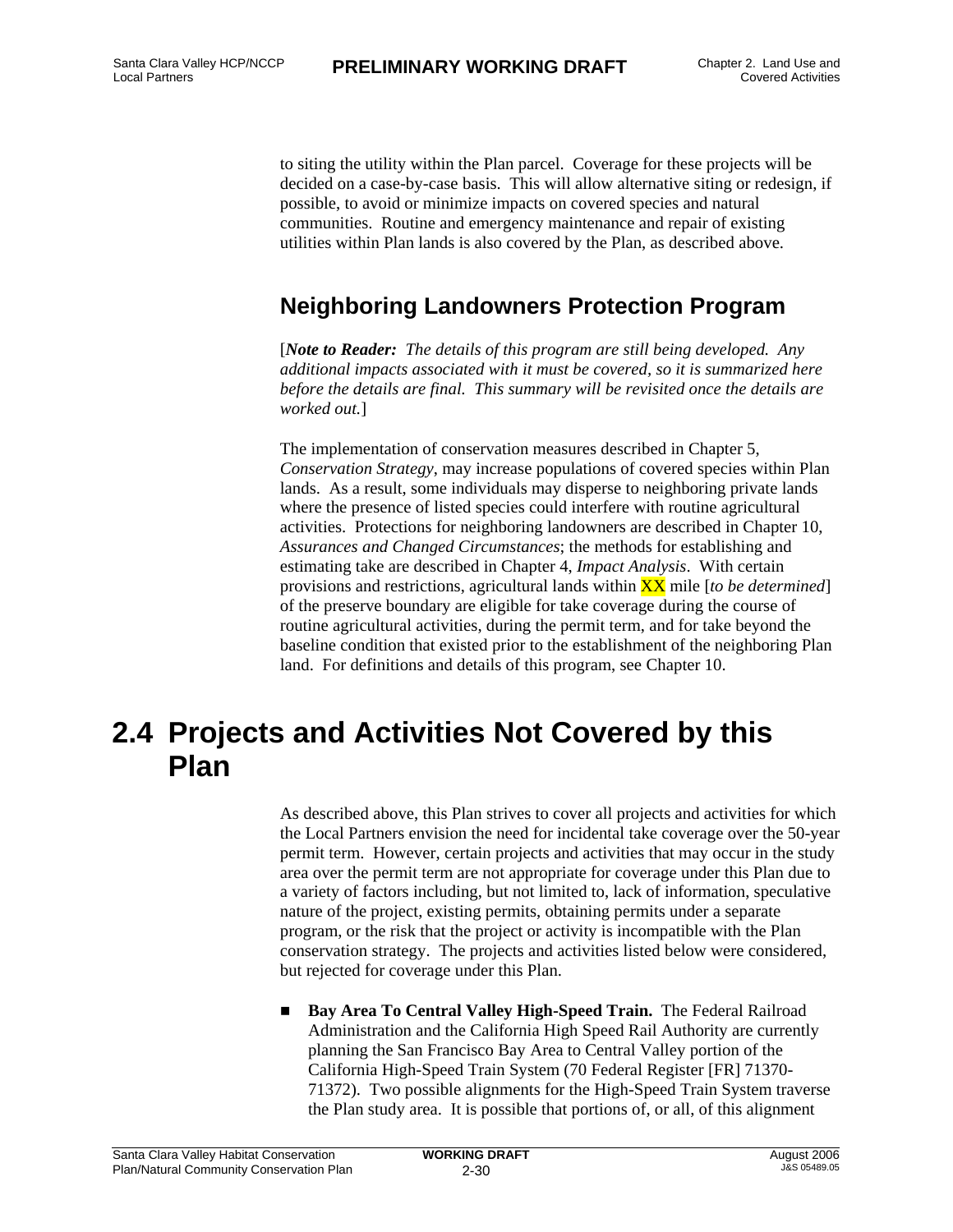could be constructed during the permit term. In such a case, this project would not be covered under this Plan.

- **New Highway between I-5 and U.S. 101.** The Metropolitan Transportation Commission's 2025 Regional Transportation Plan lists a "limited-access 4 lane facility and partial new alignment between I-5 and U.S. 101 (possible toll road)" (Metropolitian Transportation Commission 2005). The Regional Transportation Plan does not discuss this project in any detail but provides a preliminary budget of \$432 million. Should this project be pursued during the life of the Plan permit, it would not be covered under the Plan.
- **Routine and On-Going Agricultural Activities.** Routine agricultural activities such as land clearing, planting, harvesting, and pesticide application are not covered by the Plan. These are activities that do not typically require take coverage, and the Wildlife Agencies currently do not currently issue permits for these types of activities. Individuals in the Stakeholder Group representing agricultural interests have concurred with this exclusion because of a lack of need for such permits.

Intensive agricultural activities such as cut flower nurseries, Christmas tree farms, ornamental plant nurseries, dairies, and feedlots, are not considered routine agricultural activities and are covered by this Plan.

- **Commercial Vineyard Expansion.** While growth of commercial vineyards in Santa Clara County is relatively low, impacts from vineyards, including sediment runoff to streams and reductions in groundwater used for irrigation, may be significant. Permitting this activity will continue to be considered on a project-by-project basis and will not be covered by this Plan.
- **Timber Harvest Operations**. In 2004, only 67,000 board feet of timber were harvested in Santa Clara County, down by 40% from 2003 (Department of Agriculture 2005). Most of this harvest likely occurs outside the study area on private lands in the Santa Cruz Mountains. Because this activity is so uncommon in the study area and it is generally not under the jurisdiction of any of the Permittees, it will not be covered by the Plan.
- **Mercury Removal/Remediation.** Due to past land use and mineral extraction, mercury is a contaminant of concern for several parks, reservoirs, and streams within the study area, including Almaden Quicksilver County Park, Calero Reservoir, Almaden Reservoir, Guadalupe Reservoir, Guadalupe Creek, Guadalupe River, and Coyote Creek. Because the extent of mercury pollution is still largely unknown, and because mercury remediation plans and implementation of plans will undoubtedly be highly complex, mercury removal /remediation activities and projects will not be covered by this Plan except where specifically noted in this chapter.
- **Kirby Canyon Landfill Expansion.** The Kirby Canyon Landfill is a 760 acre site located in south San José owned and operated by Waste Management, Inc. A habitat conservation plan was developed by Waste Management in 1985, prior to the listing of the Bay checkerspot butterfly, to mitigate for landfill development, operations, maintenance, and closure activities associated with the property. A Section  $10(a)(1)(B)$  permit issued